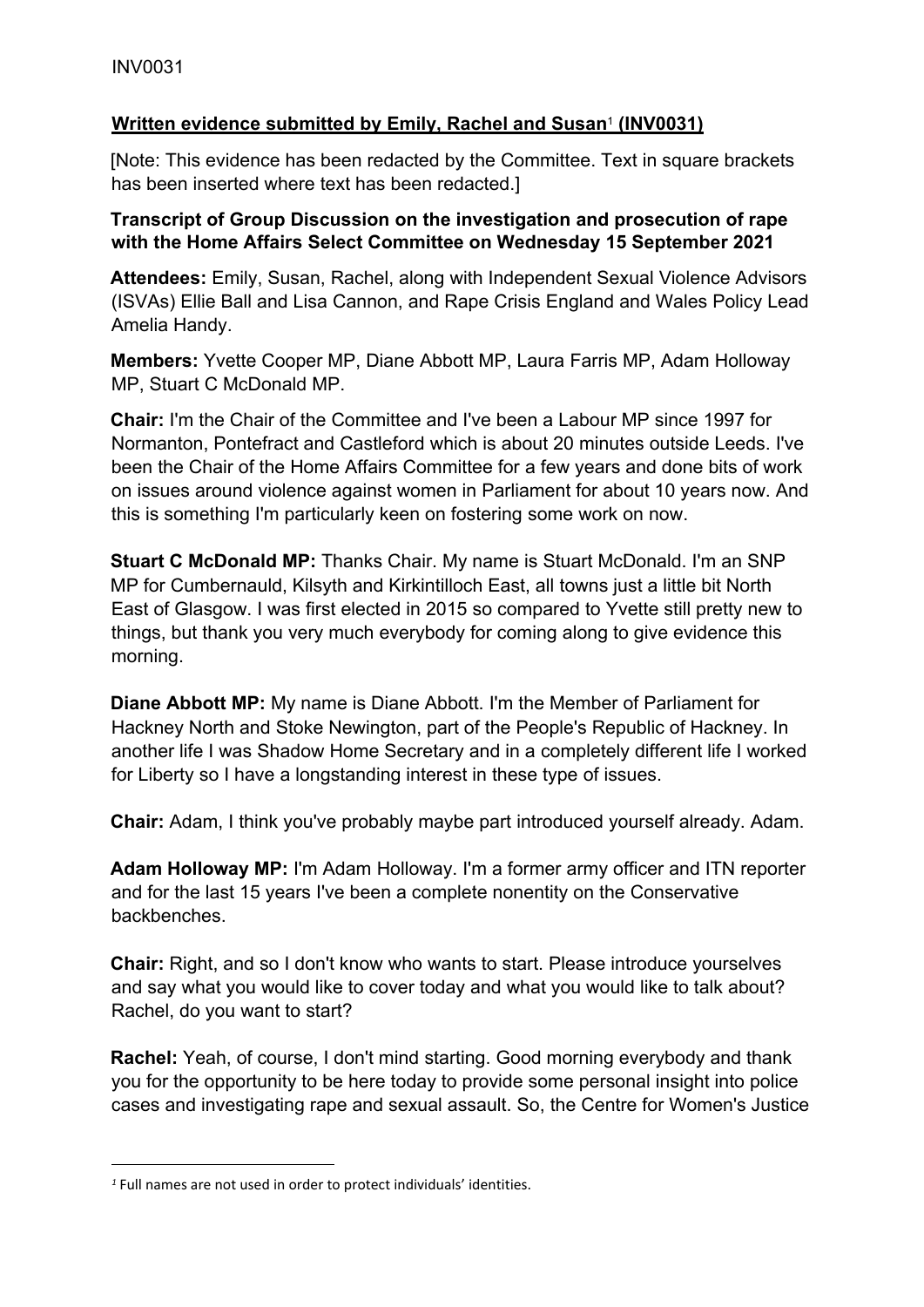helped me to apply for my second Victims' Right to Review as I had a lot of issues with the way CPS (Crown Prosecution Service) was handling my case.

The case was dropped in the end with no further action taken, which was of course devastating and then the Centre (for) Women's Justice contacted me through my ISVA (Independent Sexual Violence Adviser) Lisa, to see if I wanted to help, to give some insight into why the system doesn't seem to be working very well, based on the extremely low conviction rates for rape and sexual assaults, and so then of course I was really glad to hear that everyone here today would like to hear first-hand opinions on why this is happening and to hear our suggestions.

So as well as having played a role in my own life, this issue is generally very important to me because countless people have told me that they've also been victim to a sex crime, and it's extremely worrying and dangerous that none of these attackers have had any consequences to their actions. So thank you again for this opportunity and for showing us that this issue is being given some consideration and attention.

## **Chair:** Emily?

**Emily:** Hi I'm Emily. Nice to meet you and similarly I just want to thank you so much for taking the time to listen to our experiences as part of the inquiry. And I know people say, 'Oh, it's not an easy thing to speak about', but I found it's actually a lot harder thing to have to hear about sometimes. I just want to say on a professional level, obviously I appreciate your time and consideration, but obviously on a personal level I know it's a very raw, emotionally charged issue and it's very complex. So, you guys are doing really good work.

Just to give you a tiny bit of background into my own story. I was married to an abusive man. It started off emotional, and he raped me fairly early on in our relationship, and so it wasn't like a stranger in a dark alleyway rape. He was someone that I knew, and I cared about, as is the case with the great majority of rape cases. I only reported my rape a year later when my husband's abuse escalated to be physical, and it was a 999 call I had to make. Officers came out and they arrested him, and they have like a checklist of questions they go through and ask you in domestic violence cases, one of which is, 'Is there any sexual abuse?' I admitted that there had been. They asked if I wanted to report that too, and I said 'yes'. And the following day I had a phone call from the police asking me if I was sure that I wanted to report it. They said it's gonna be a really long process 'cause it's really difficult. In fact, their exact wording was, 'The police were going to be in your life for a long time. If you go ahead with this.' At the time I was a bit surprised actually that police officer said that, but looking back, I actually think it was a woman - one woman to another - trying to warn me of what lay ahead.

So two months after that phone call and he was convicted of the assault, not the rape, and for the assault case, he was found guilty and fined £650. With the rape case, 18 months later the CPS decided to take NFA (No Further Action) and it was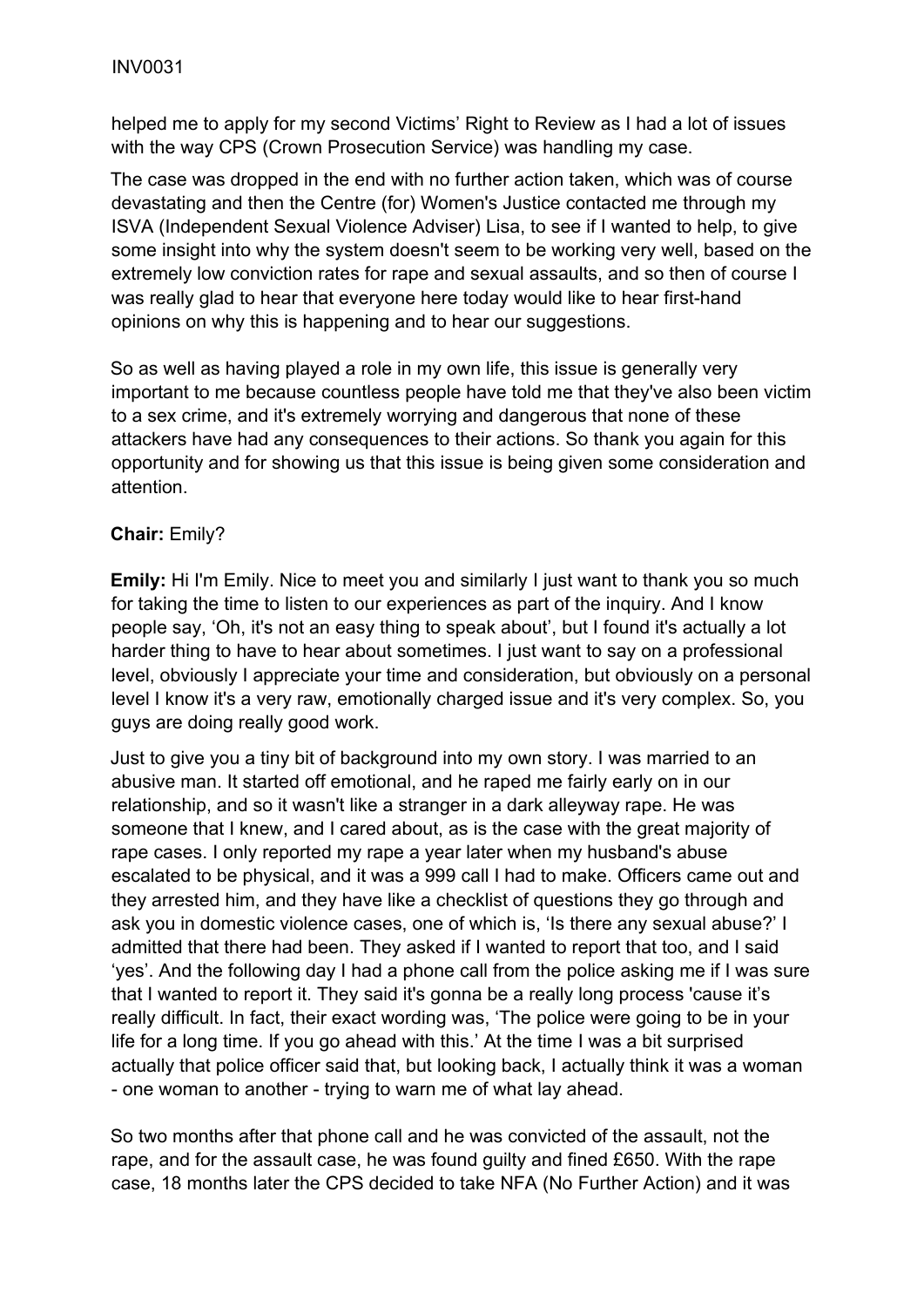an investigation that, as I'm sure we'll go into later, that completely destroyed my life and changed me forever, so that's what brought me here today, in a summary.

**Chair:** Thank you, thank you very much Emily. And Susan?

**Susan:** Right good morning. Thank you for having me here. You'll have to bear with me, I'm quite a nervous person due to everything I've been through. But due to being failed and how I feel I've been failed by the criminal justice system I felt I should speak and I'm hoping that by doing this, things can hopefully be changed because I wouldn't want anyone to go through what I have. I've outlined what I believe to be the failings in my case in my prepared statement, and I would refer you to that, but to summarise, there were issues with the overall length of time; the police investigation; witness care; the CPS; the courts; and how as the victim I felt I'd been treated.

I would also just like to add the outstanding work and support I've received from my ISVA representative, Ellie Ball, and I feel if it wasn't for her, I wouldn't be sitting here today. She's gone above and beyond to support and help me.

**Chair:** Thank you, thank you Susan. Can I and then maybe ask the IVSAs to introduce yourselves, maybe Ellie, if you could start.

**Ellie Ball:** Ah yeah, good morning. So yeah, I'm Ellie Ball, I am Susan's ISVA and now the ISVA Manager at Cambridge Rape Crisis Centre, which I think says something about the length of time that Susan's been involved in the criminal justice system. Because I wasn't a manager when I first started supporting her. You know, this is about the women speaking today, so I'm really pleased to be here to support Susan. And really pleased for all of you that this is your opportunity to kind of let people know, because I think too many people go through all of these experiences and nobody ever really hears about it. So yeah, happy to be here and really pleased that the MPs are creating this space.

**Chair:** Thank you and Lisa.

**Lisa Cannon:** My name is Lisa Cannon. I'm an ISVA with the Rape and Sexual Abuse Counselling Centre in Darlington, County Durham and I supported Rachel through her process and through her second stage CPS review. I just think this is a wonderful opportunity for the survivors to have a chance to share their experiences and their views of the criminal justice system.

**Chair:** Right, thank you and Amelia.

**Amelia Handy:** Good morning, I've just been liaising with Kate (Committee staff member) to support the session today. Thank you everyone and thank you particularly to Emily, Rachel and Susan.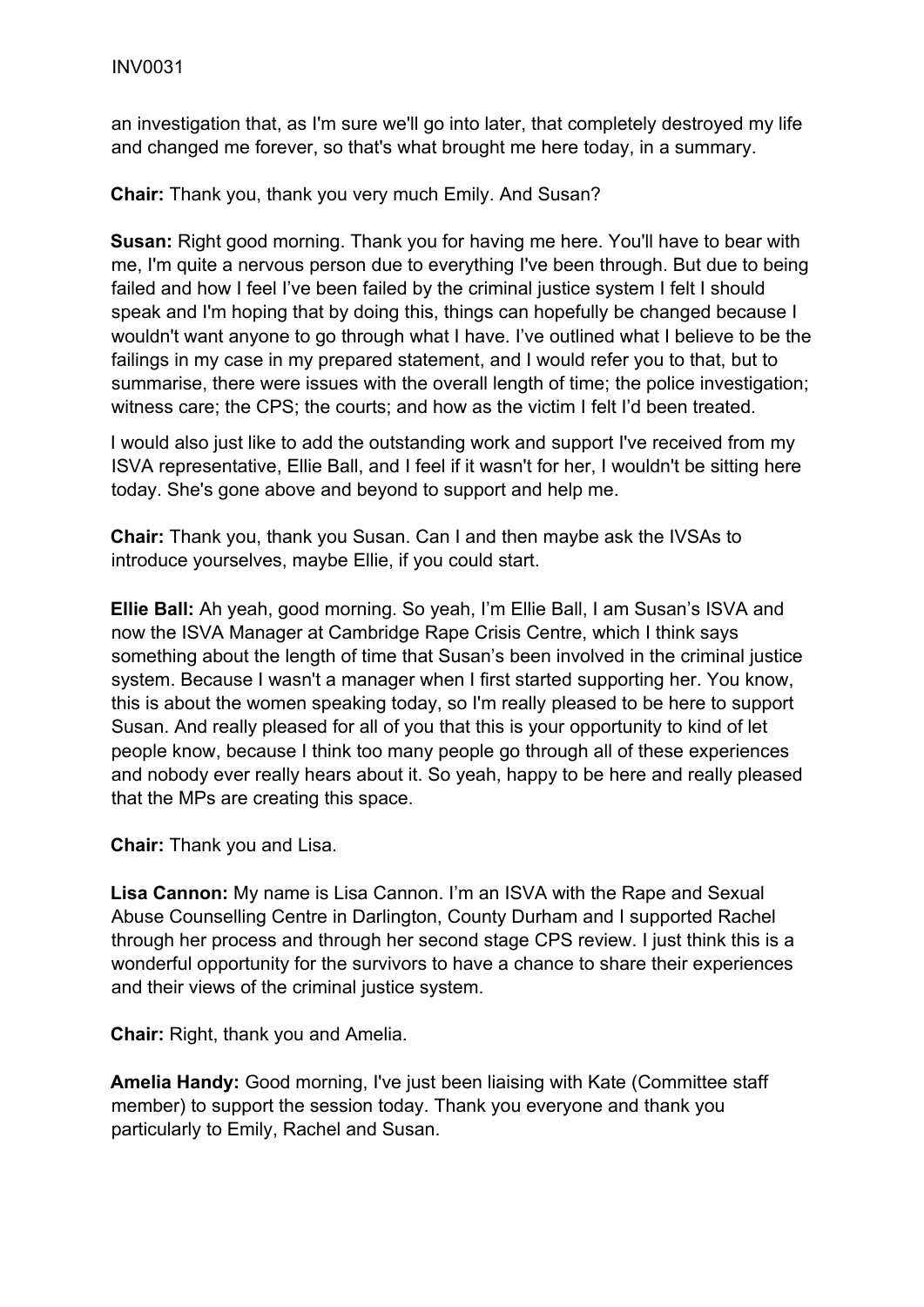**Chair:** Alright, thank you so much. Let's begin by just thinking about the police issues. Where you think things went wrong, so anything in terms of the way the police handling. I'm going to ask, about some of the CPS issues and the court issues later on, but just in terms of what you think went wrong in terms of the way that the police investigated your cases or the way the police respond more widely to rapes and anybody want to start?

**Susan:** Yeah I will start because I believe in the beginning I felt the police were really there. They were going to help me pursue this. It started off very well. My officer told me they'd never had so much evidence in such a historic case. He would keep in touch with me fortnightly. This never happened at all. There was one time I've actually went six months with hearing nothing at all. I didn't even know if he was still on the case. With Ellie's help we've done a report back to them, because obviously my case is finished, and they've come back and said they did contact me every two weeks. My phone records don't go back that far, so I don't actually have the proof, but it feels to me they're just fobbing me off and maybe ticking a box, because those calls did not happen and I've got no reason not to be honest about that. They just did not happen.

And it was the way they handled him as well. They treated him like he was the victim and I was the perpetrator. It was a horrible experience. I'm sorry I'm getting a bit muddled.

**Chair:** Of course, don't worry.

**Susan:** He was on bail. I reported him twice for breaking that bail. Nothing happened, and I think I'm right in believing that Ellie asked this question to them and they've got no record of that. And when he actually died it was myself who informed them. I was in such shock that the top officer actually had to say to me, 'Do you know where he lives?' What? That's unbelievable. They didn't even know where he lived. Wow.

**Chair:** When they first responded, so when you first reported the rape, what kind of support did you get initially in the way that they handled it?

**Susan:** The first time they come out they were absolutely brilliant. I felt I could trust them. Even up to my first video interview there was a lot of trust there. But that trust soon broke and I'm not on about - because obviously my case went on for nearly five years - I'm on about months. That trust was broken because I had no contact. I didn't know what was going on. The perpetrator had called the other victim, whose name I can't mention, involved in my case. I reported this to the officer and had to leave a voice message. There was no comeback, there was nothing.

**Chair:** Did you have dedicated officers that particularly were working on your case? Or did they change over time?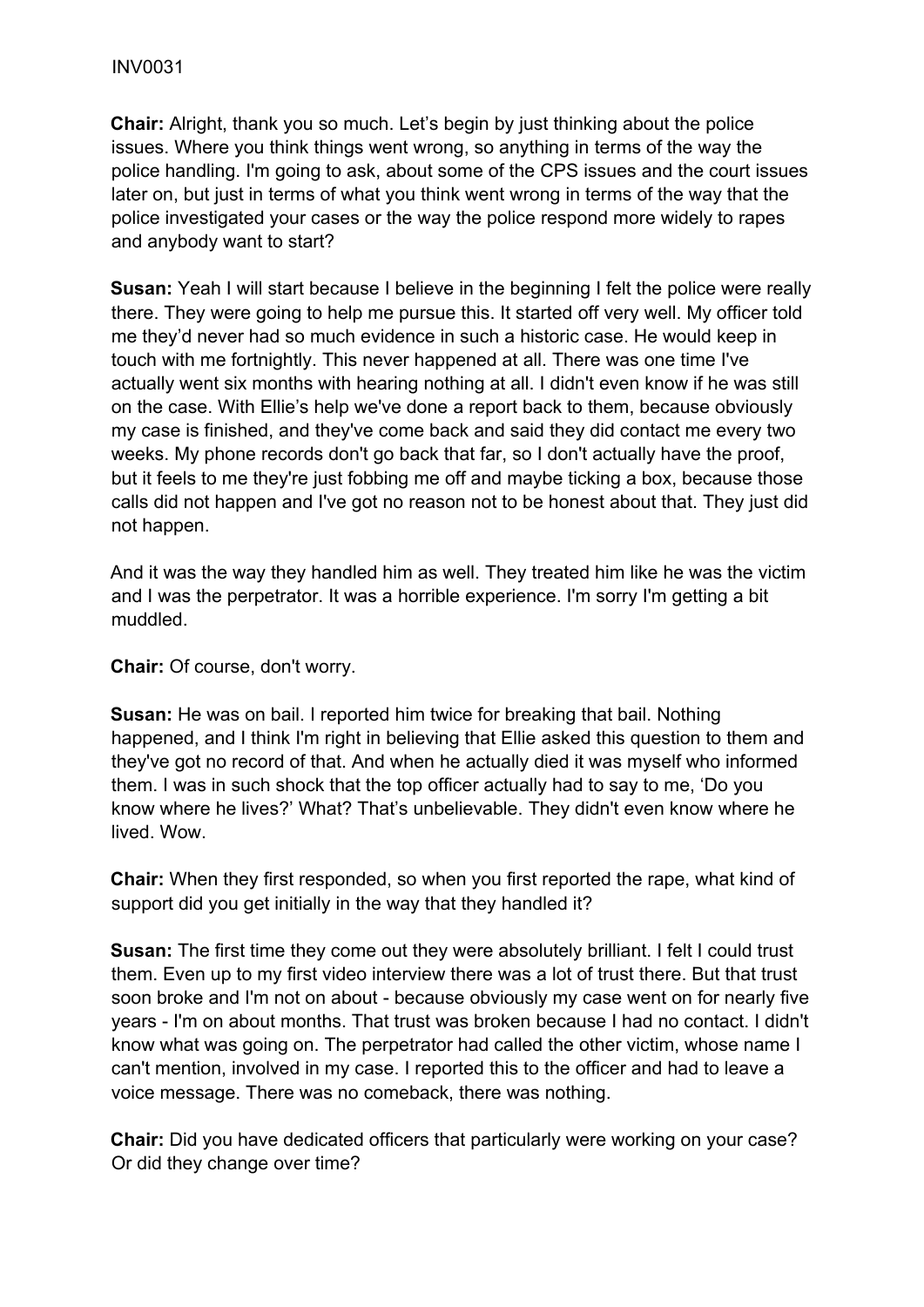**Susan:** No, I did have one particular one on my case but I could never reach him. It was actually going to Ellie because I was so frustrated and having to ask Ellie, 'I don't know what's going on', and it was Ellie who was trying to do the communicating, because I was receiving nothing.

**Chair:** And it obviously took them some time to investigate. Do you know why that happened? Why it took them so much time?

**Susan:** I believe because it was such an historic case they had to obviously get hospital records, doctors records, and police records. I understand the length of time before they bought the charges, but them charges in comparison to how long the case took in total, were early on. So why I didn't get my day in court? I do not know. I just feel the police and the others who I've mentioned have totally, totally failed me. I should have had my day in court.

**Chair:** In your case, this went on for five years, and then it never went to court before the perpetrator died. I want to ask a bit about what went wrong in the court system later. Ellie, do you have any other thoughts on why things went wrong on the police investigation side?

**Ellie Ball:** I won't take up too much space because I think this is for the women themselves. But just to add to what Susan was saying, because I did support Susan to complete a complaint. Cambridgeshire Constabulary completed their complaint and they found that the point of the complaint was for them to identify any lessons that could be learned and they reviewed it and they said there were no lessons to be learned. They felt that the investigation had been handled in a timely matter. They actually felt that two years was actually a good time scale. So in terms of the length of time and the expectations the police don't see that as a poor outcome. They actually felt that they did a very good job. I think that's one of the problems as well is that each individual agency is just evaluating their section and I would agree. I mean, we were sent the contact log that Susan has referred to and I started going through the dates that the contact log said Susan had been contacted and she said, 'Oh, let me stop you there, because that's just not accurate', and we went back to the police and asked them to comment. And we're yet to hear back.

**Chair:** Yeah, thank you and any further thoughts on the policing Susan? Before I ask Emily about policing.

**Susan:** Yeah, again it's the complaint which has gone in. Obviously, I don't agree with what they've said, but I have no proof, but it was the one question of why didn't they know where he lived? and he didn't answer that. He passed it to the officer who was on the case and we're still waiting for an answer on that. But to me, that's a massive thing. He was on bail for serious, serious charges. Why didn't they know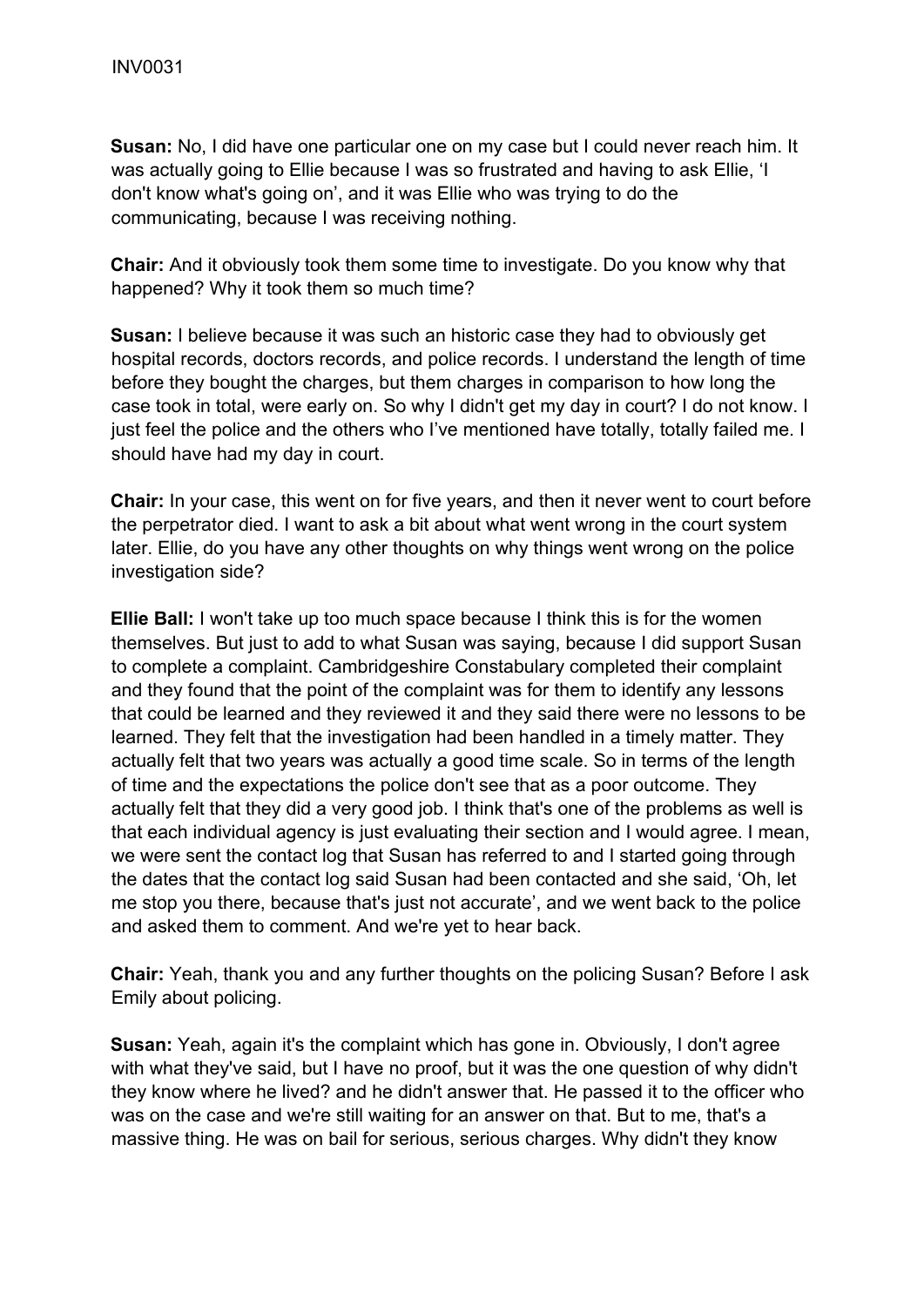where he lived if they were watching him in the community? He wasn't watched in the community at all. So I think that's everything on that.

**Chair:** Thanks. Emily I would just ask your thoughts on just what went wrong on the policing side. Just before I do, I should have also said at the beginning that Laura Ferris, who is also another Member of the Committee, is currently at a meeting with a Minister at the moment and so hopes to be able to join us at 10:30. So if suddenly somebody else appears on the screen, it will be Laura and Laura has done a lot of criminal work in the past. She was a barrister before she became an MP and has done a lot of work around rape issues in the past as well. Emily, sorry, what were your thoughts on what went wrong on policing.

**Emily:** I obviously could take up all your morning talking about what went wrong, and there's some similarities. I mean from the very beginning, one of the things that was quite offputting - I had always trusted the police and the next day after I made that first report, the police officer in charge of my case forgot to hang up the call and started bitching about me to the officer next to her and called me a gold digger for throwing out my husband and being worried about how to pay the rent. But I didn't throw him out. He was arrested after he assaulted me. So that was an interesting call and I think it all just went downhill from there.

I had a restraining order against him. A court ordered one. The police kept turning up at my doorstep with him, unannounced, to collect his belongings. Something that was against his bail. I started having panic attacks in my house and the first time it happened - I'd been told to call 999 if he showed up at my doorstep - and my neighbour text me and said, 'He's outside your house.' I called 999 terrified that he was here and the police operator told me, 'Oh no, he's with the police. You need to open your door.' And so I did. By which point I'm obviously crying, shaking, very hysterical and the police are just like, 'Yeah, he's coming in the house', and I was like, 'No, he's not allowed in the house', and he was smiling and laughing, and the police had to like come in separately and calm me down and they begged me to let him come in just this one time and they apologized and said it would never happen again. It happened three more times, where they just randomly showed up at my house with him. They would tell me that they called me to book this and they never did. They absolutely never called me and I had phone records to show that.

The officer in charge of my case was not a SOIT (Sexual Offences Investigation Trained Officer), which is like an officer specially trained in sexual violence. They decided that I didn't need one of those because I had had two separate domestic violence cases, the assault case and the rape case. They were like, 'Oh, you don't need one for the rape case because you had one for the domestic violence case', which is not true, that's ridiculous. He didn't know what an ISVA was and when we finally explained to him what an ISVA was he was refusing to follow the guidelines he wouldn't talk to her. He said that it was a breach of confidentiality and so that was really distressing for me. Because I was struggling to deal with everything going on, I didn't want to talk to the police anymore and I wanted my ISVA to do it.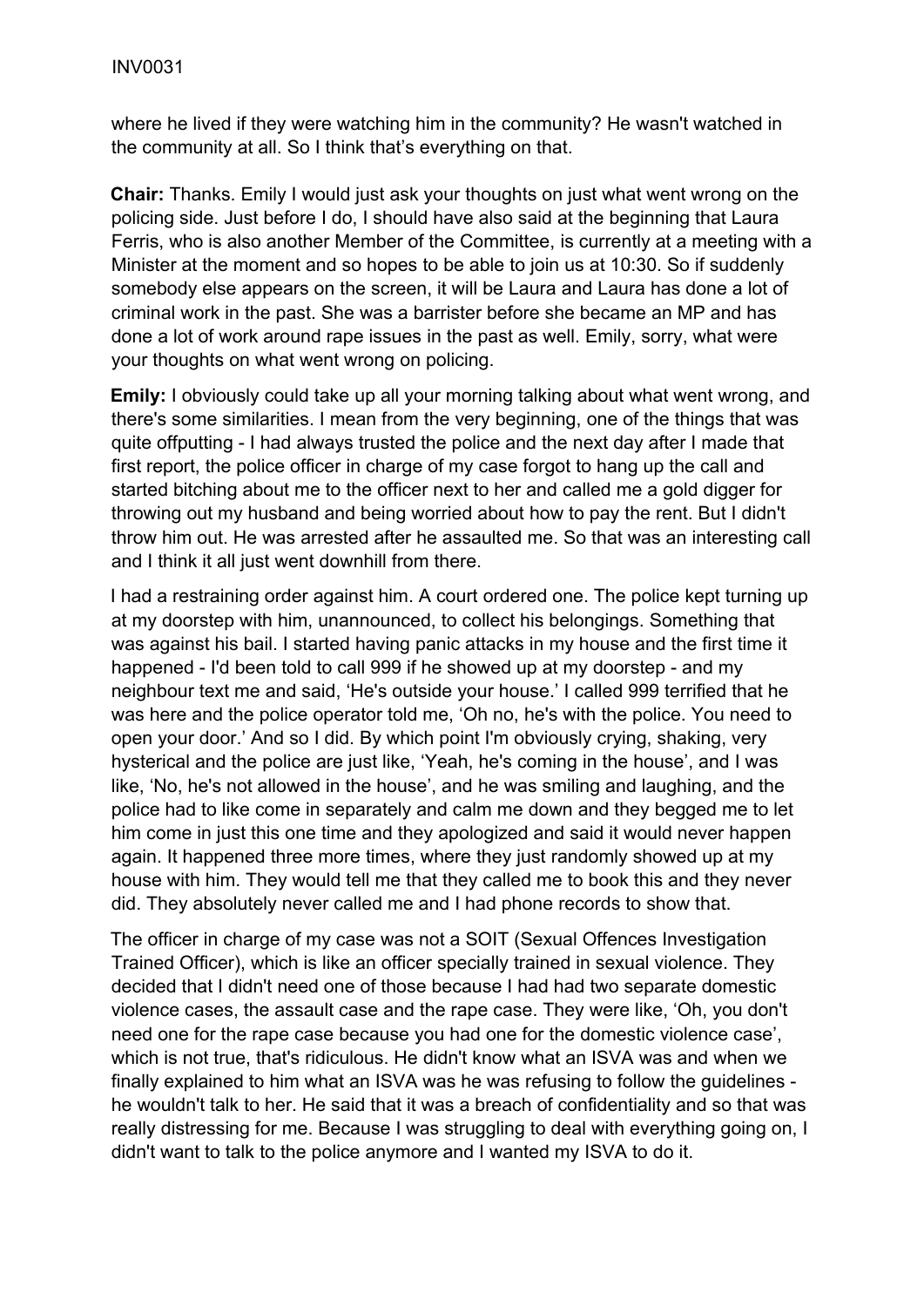One of them went on paternity leave halfway through the investigation and didn't tell me so no one got in touch with me for a few months and I had to chase it up. Eventually my ISVA found out what was going on. They incorrectly NFA'd my case twice and my ISVA had to get them to reopen it because they hadn't followed all the lines of enquiry before they finally sent it off to the CPS.

Another thing is they just give you harassing calls all the time from withheld numbers. when they do call when they want something, and they were demanding that I consent to a ridiculous level of personal data which I'm sure we'll get into. They were demanding that I consent to it immediately on the phone call and wouldn't let me talk to my ISVA first. They said that if I didn't consent to it on the phone right then and there then they would go back to the CPS and tell them that I was dropping the case. The amount of pressure that I was put under to consent to something I wasn't comfortable with is ridiculously ironic considering the crime of rape is about consenting to something that you're not comfortable with. Sorry, I talk really fast. I'm nervous and I have ADHD.

**Chair:** Don't worry. How long did the police investigate and did it get referred to the CPS? Was it the CPS that dropped it or was it the police that dropped it?

**Emily:** The whole thing from report to the final NFA was, is about 18 or 19 months. I did have a Victims' Right to Review, but by that point I literally just couldn't carry that torch anymore. I couldn't do it, so I chose not to. The police did NFA the case twice, but both times it was incorrectly done and they admitted this. They just hadn't followed all lines of enquiries. They were interested in investigating me. They were not interested in investigating my rapist at all. They wanted everything to do with me, and it was basically like every time my ISVA would point out that they hadn't investigated something else, they would say, 'Oh yeah, OK. OK yeah, we will reopen the case'. It was the CPS who eventually dropped it, but the police tried to.

# […]

**Chair:** Rachel. Tell us about what went wrong in the policing in your case.

**Rachel:** If I'm going chronologically. Reporting was a horrible thing to go through. I went into the police station, I was with a friend, and I go up to the reception in the police station and I tell the lady at the reception something like I want to report sexual abuse, sexual violence, something like that, and she said, 'Oh OK.' And then she started asking me questions right then in the waiting room about what's happened, personal questions about what happened to me. I answer a couple of questions, but there are loads of people in this waiting room sitting behind me and it's a very small room. Everyone can hear every word I'm saying and I feel incredibly uncomfortable. Everybody else in the room probably feels really, really uncomfortable. I say to her, 'Can I speak to somebody in private about this?' and she says, 'Oh why? Do you not want to answer these questions?' And I say, 'Yeah, I'm happy to answer these questions, but I don't want to do it in the middle of the waiting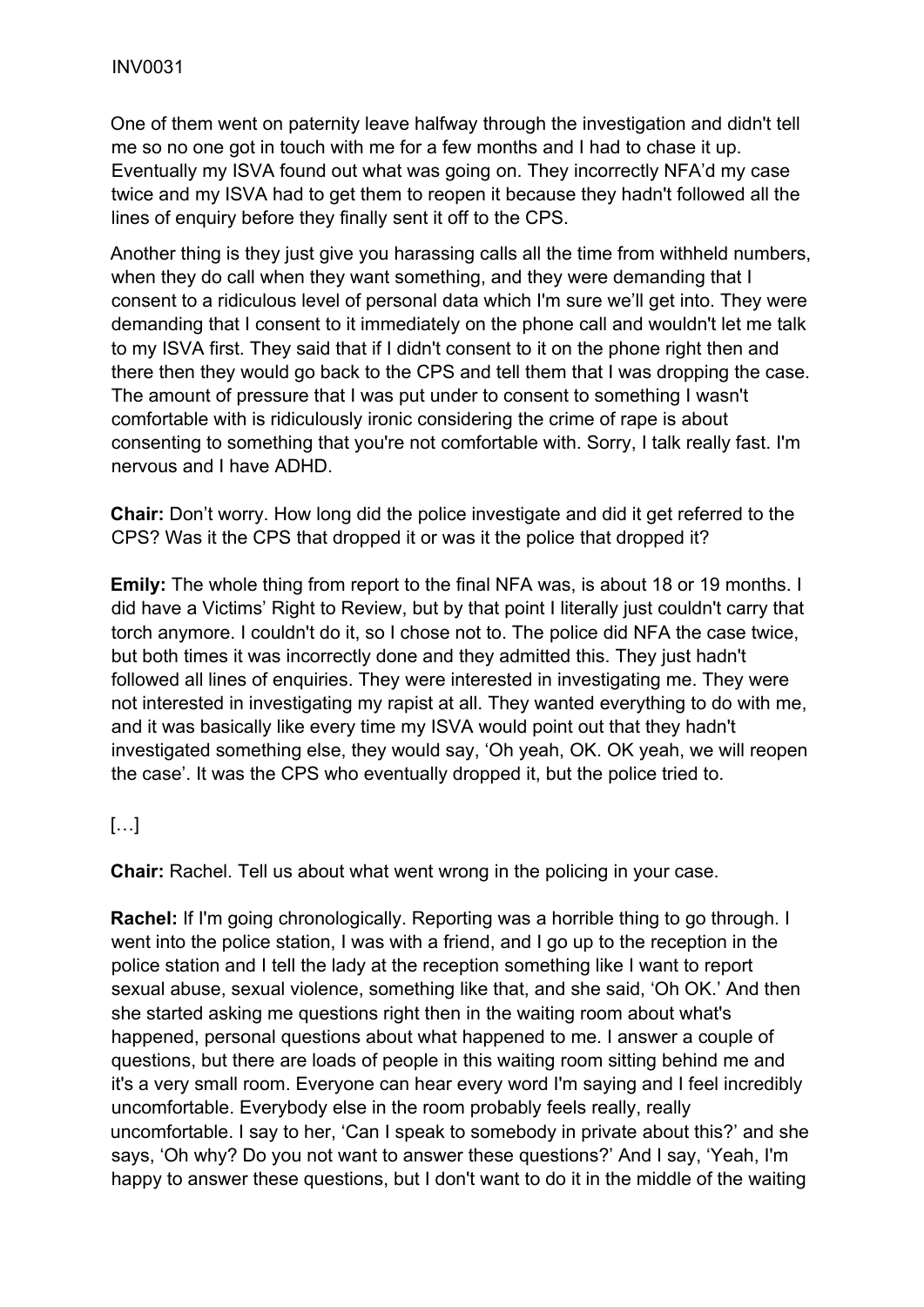room with loads of strangers.' And she says 'OK'. And then she says, 'I'll see if somebody is around', and then she asked me, 'Oh, by the way, when did this happen?' And I said, 'This all ended about six months ago'. As soon as I said that I saw her face just completely switch off and she went, 'Oh OK. It's an old case.' And then the attitude I got from her immediately, as soon as I reported the case – and I got from everybody else who was a part of the case, from every officer who was a part of it and from CPS – was the attitude that this wasn't given any priority and that they weren't going to take this seriously. That they knew right from the start then nothing was going to happen and that it was just going to be a dreadful experience. Yeah, so that was reporting and that was horrible.

I still had some hope that it was, you know, going to all work out and everything. But the actual investigation process was, similarly to the other two girls, the speed and investigating, it was ridiculously slow. The process was dragged out for a completely unnecessarily long time, which has seriously affected my mental health. My interview was cancelled and postponed countless times over months and months. One time that it was cancelled I found out that it had to be postponed 15 minutes before the police were supposed to pick me up from my house. Of course for an interview like that I wanted to be very well prepared, so I prepared what I want to say very carefully and went over and over it because it was so important that you say all the right things, and I had to do that preparation again and again and again week after week for months because I kept on thinking the interview was going to happen. Then it would be pushed back and pushed back. And as you can imagine, dwelling on those most disgusting and traumatising experiences of your life week after week for months is going to seriously affect anybody's mental health. But this aspect was given absolutely no thought by the people that were organising and postponing the interview.

And then similarly the perpetrator's interview was cancelled and postponed several times over about half a year, and he wasn't even spoken to by the police until at least nine months after I first reported the crime. He was sent an email about four to five months after I reported the crime, explaining that he would have to give an interview, but then he wasn't even spoken to properly to give an interview until nine months after I first reported.

**Chair:** Did they ever explain why that was the case?

**Rachel:** They had lots of really flaky reasons. They never explained why they didn't even contact him for a long time. They never explained that to me. They kept postponing his interview because of lots of tiny reasons such as, 'Oh, there wasn't any room in the police station. There wasn't a room available. Therefore we're going to have to interview him in two months' time.' And then there'll be another really flaky reasons such as, 'Oh, he's living in […] at the moment and we're based up north and we can't get down to him because, you know, I'm really busy, so I can't go all the way to [...] So I'm gonna have to put it off for another month or another two weeks.'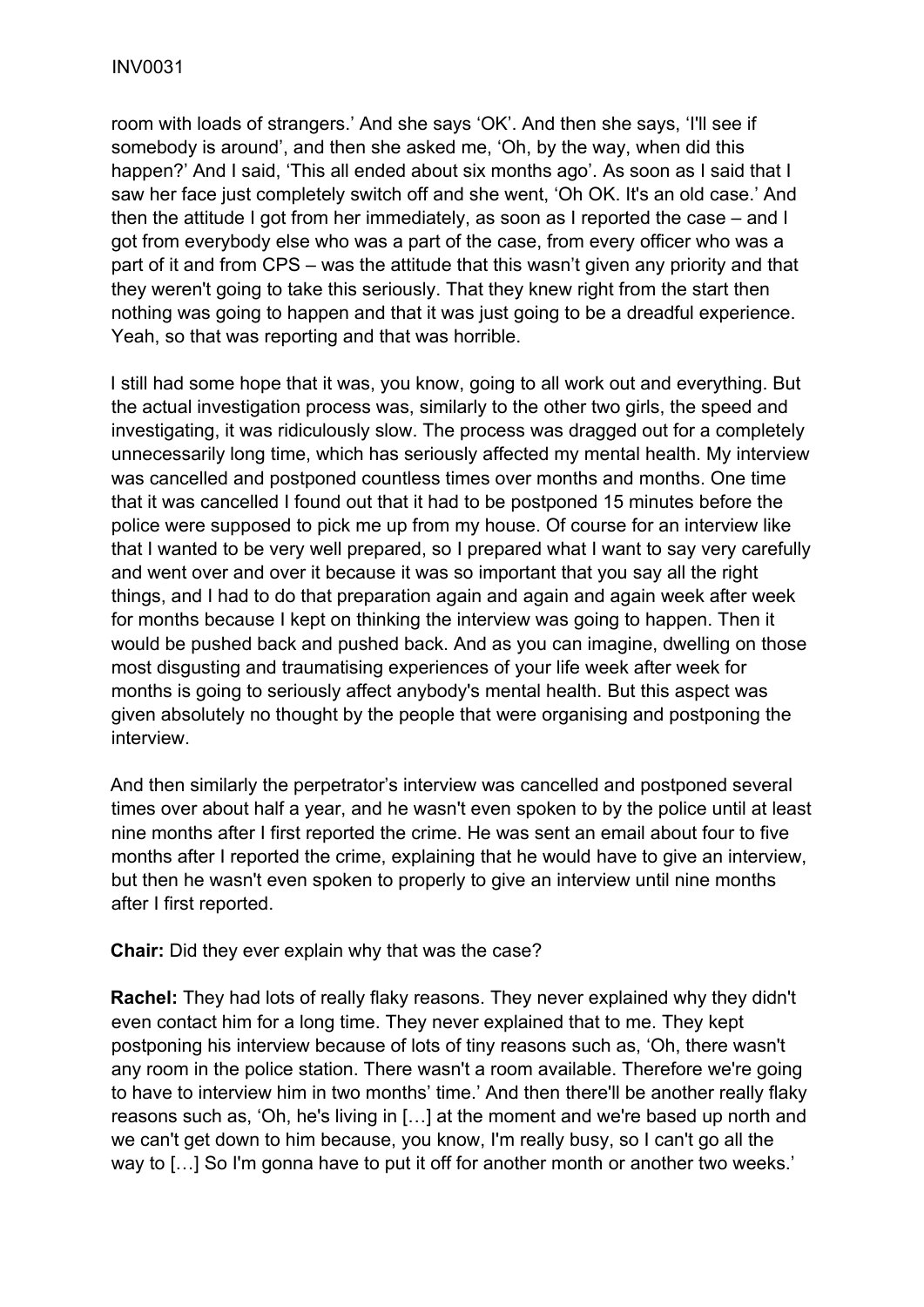So many flaky reasons like that. For about a month of it, it was because of COVID. They say, 'Oh, we can't travel to see him because of COVID', which was about a month and a half. However, I said to the police officer, 'Yes, you can't travel because of COVID. But if it's for essential reasons, if it's for your job, you're allowed to. So are you telling me that this isn't an essential reason? If this isn't an essential reason what on Earth is an essential reason?'

You can see how all of this gives me the impression that this is not taken seriously in the slightest, because of the flakiness of the reasons. When me and Lisa tried to contest it, you know, get a proper reason and tried to push them along and we talked to this officer's supervisor, and just nothing. Lots and lots of excuses and there was just nothing we could do to speed anything up and it just made it so obvious that they couldn't care less at all about it.

**Chair:** And in the end, in your case, did the police still refer it to the CPS, and if so, at what point did they refer it? How long did it take before they referred it to the CPS?

**Rachel:** They did refer it to the CPS, and it took over a year - I think about a year and two or three months until they first reported to CPS. And then the CPS process with them deciding, and the two Victims' Right to Reviews took another four to five months.

**Chair:** And in terms of this support that you've got, so you described the original duty officer's response. Was there at any point, any police officer, who you felt did have, either the specialist expertise or had the right kind of skills to deal with it or to provide you with the right kind of support or information? Or was it just really difficult throughout?

**Rachel:** I'm trying to think. That's an interesting question, but I can't think of anybody who was a part of the process who I felt like took it seriously and, no I can't. I can't. I really can't think of anybody, no.

**Chair:** So your experience, and it sounds like sort of all of your experiences, was this wasn't just about well, police officers are overstretched and they're trying to juggle too many different things. This was actually about the attitudes that police officers had, or the way in which they responded. It was actually about specific things they did or didn't do or said at different stages throughout the investigation. Is that fair?

**Rachel:** I think the attitude was definitely disgusting. But then I think, a large reason that all of our cases took so long, and that there were so many things cancelled and postponed and just nothing got done, a big reason for that is because they probably have so much to do and so they see these cases and they know that nothing is going to happen because the success rates are so low and they've got lots of other things to do. So they see these cases, and they think what's the point in putting effort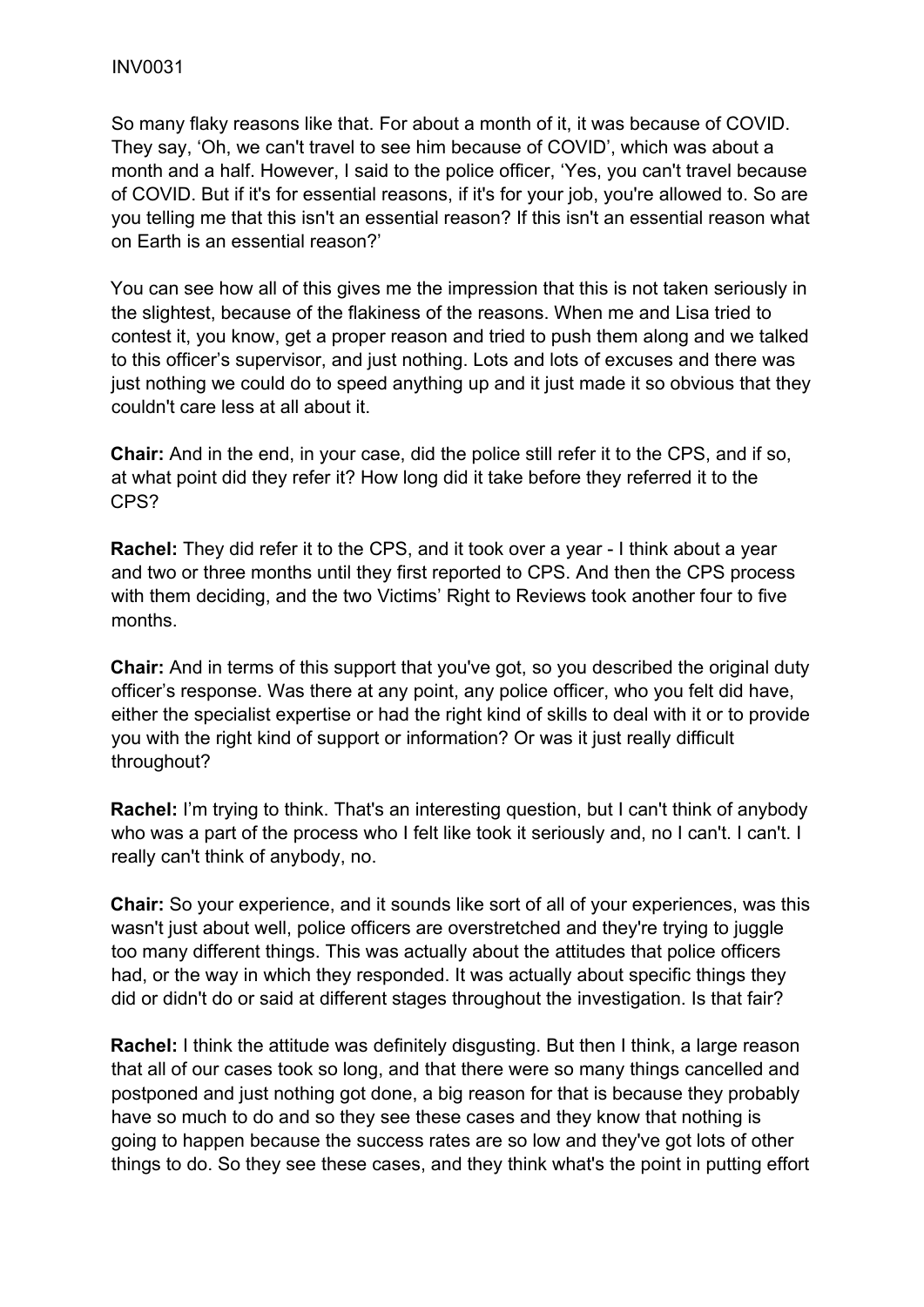or time, or giving these cases priority when we know that nothing is going to happen and that was definitely the impression I had.

**Chair:** And Lisa, did you have any additional points you wanted to add on the policing side of things and things that went wrong?

**Lisa Cannon:** I think Rachel's really covered it all. It was the extremely lengthy delays to her investigation that were particularly distressing. And you know, when we were trying to challenge the police and did take it to the supervisor of the officer, they just backed up the officer. There was no kind of movement, it was a really difficult process and the excuses like Rachel's explained were very weak, especially around COVID, because she'd already had very lengthy delays even before that.

**Chair:** Thank you. Can I ask all of you, Susan, Rachel, and Emily, whoever wants to come in on this, is there anything more that you could sort of tell us about the way - I think all three of you talked about you feeling that the police were investigating you rather than the perpetrators. I think Emily you referred to things like the privacy issues and wanting data from your phones and things. There's nothing more you could tell us about how that worked and the sorts of things you felt you were being asked or being investigated on and that you had to provide and how that worked?

**Emily:** I think there is an element of, perhaps, like we were saying earlier, that they see these cases as not being easy to solve or there is a lot of effort and they see the low conviction rate - because I do feel like the fact that the victim gets investigated more so than the accused comes down to the fact it's probably easier to get that information, that data, from the victim, you're more likely to consent to it. It's harder for them to take somebody's mobile phone for what I was told would be a minimum of seven months, in order to do a full data download. I was told that that was actually quite short in comparison to some police forces. Obviously they wanted to download everything and that's since been ruled unlawful. That ruling about it being unlawful happened after they had done the first data download. However, the CPS then asked for another one after that, so it didn't really matter it was ruled unlawful, because they still wanted to do a second phone download.

They also wanted things like access to my full medical records. They wanted a list of every school I'd ever been to. They wanted to get school reports from when I was at primary school. They wanted to speak to social services in every area I'd ever lived in. It wasn't just the phone data, it was so much more. It was my life out on a table for everyone to pick apart and see whether or not I made a good victim, in order to decide whether or not the case was a good case. And that's not how it should be done, it should be done whereby is it likely that the crime happened? If so, yes, refer to the CPS. Is it possible that a jury might find this person guilty? That to me is like, investigate the criminal, investigate whether a crime happened. Don't investigate whether someone is a perfect victim, because even if I was the worst victim ever, I could still be a victim. Crimes happen to all sorts of people. And also I mean obviously we've all had terrible experiences, and I have only just met the other two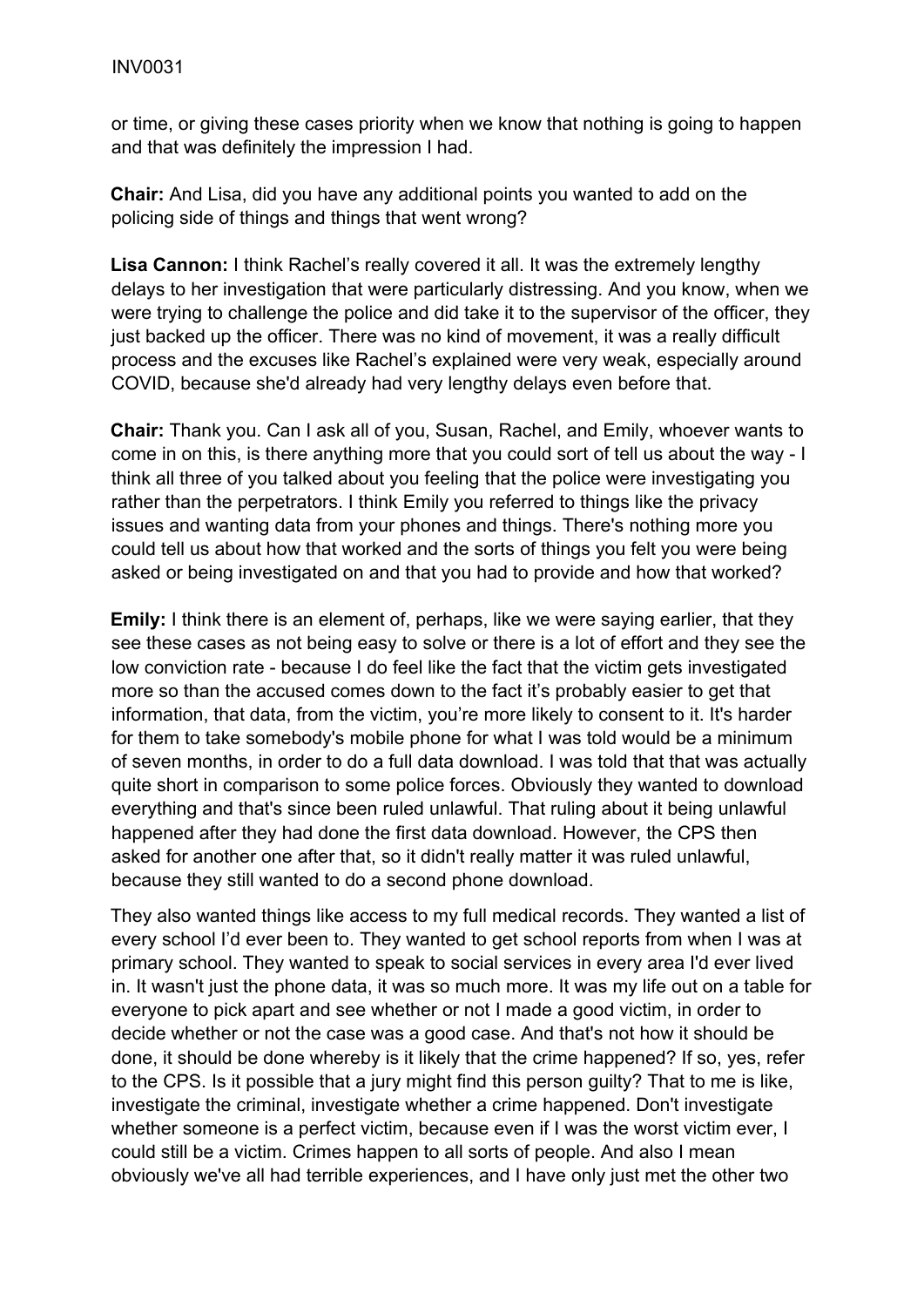ladies today, but we're all white British women from what I can tell. You imagine, then, if you come from a position of less privilege, let's say that you were recently sex trafficked over to this country. You can barely speak the language. How are you meant to give up your phone for seven months? That's your lifeline, the only thing you've got left. I just feel like my experience was so awful, and I can't even imagine what other women and men and nonbinary people must go through as part of that process, it's really difficult. Sorry, yeah, I'll just be quiet now!

**Chair:** No, no, no. It's really important, this is what we want to hear. Did they tell you why it would take seven months just to do a data download?

**Emily:** They said they have a big backlog of these things and that it's not just rape cases that they do phone downloads for. They said that it's just a long process and they just have a lot of them to do. I don't really know what are their cases. I'm fairly certain they never asked for my accused's phone.

I was also - just worth pointing out, because we never really think about this, right. When the police have got your phone to do a phone download, you have to continue paying for your phone contract. You can't, like, cancel your SIM card, so I would then have to continue paying £50 a month minimum for the entire duration of the police investigation. And then I would have to get a second phone. Who can afford to do that? Not many people especially not if in a case of domestic violence where you are left now paying household bills for two people, rent for two people, on one person's salary. There's no way I could have done that. They ended up having to find a work around with me, whereby the British Transport Police in London did it "underhand" in a day, but they were very unhappy about having to do that, and I had to really push for it.

**Chair:** Rachel or Susan, did you have that issue about your phones?

**Rachel:** Similarly to what Emily said I personally was OK because I had an old phone that I needed to give to the police to download messages from, but I was very lucky that was an old phone because they had it, I have no idea how long they had it for. Probably about a year they had that phone for. And when they eventually posted it back to me, after CPS, after everything, it was broken. It's another situation where, you know, if that is your lifeline, like in the situations that Emily described, that's dreadful. I was very lucky that, you know, I had another one and I could afford that and that was fine, but for other people that would have been dreadful.

**Chair:** And Susan, how about you?

**Susan:** Well, I really feel for the other two ladies. They didn't take my phone from me. Yes, I had to give my permission for them to access my hospital records and doctors records, but in my particular case I was more than happy for them to do that because I knew that was where my evidence was.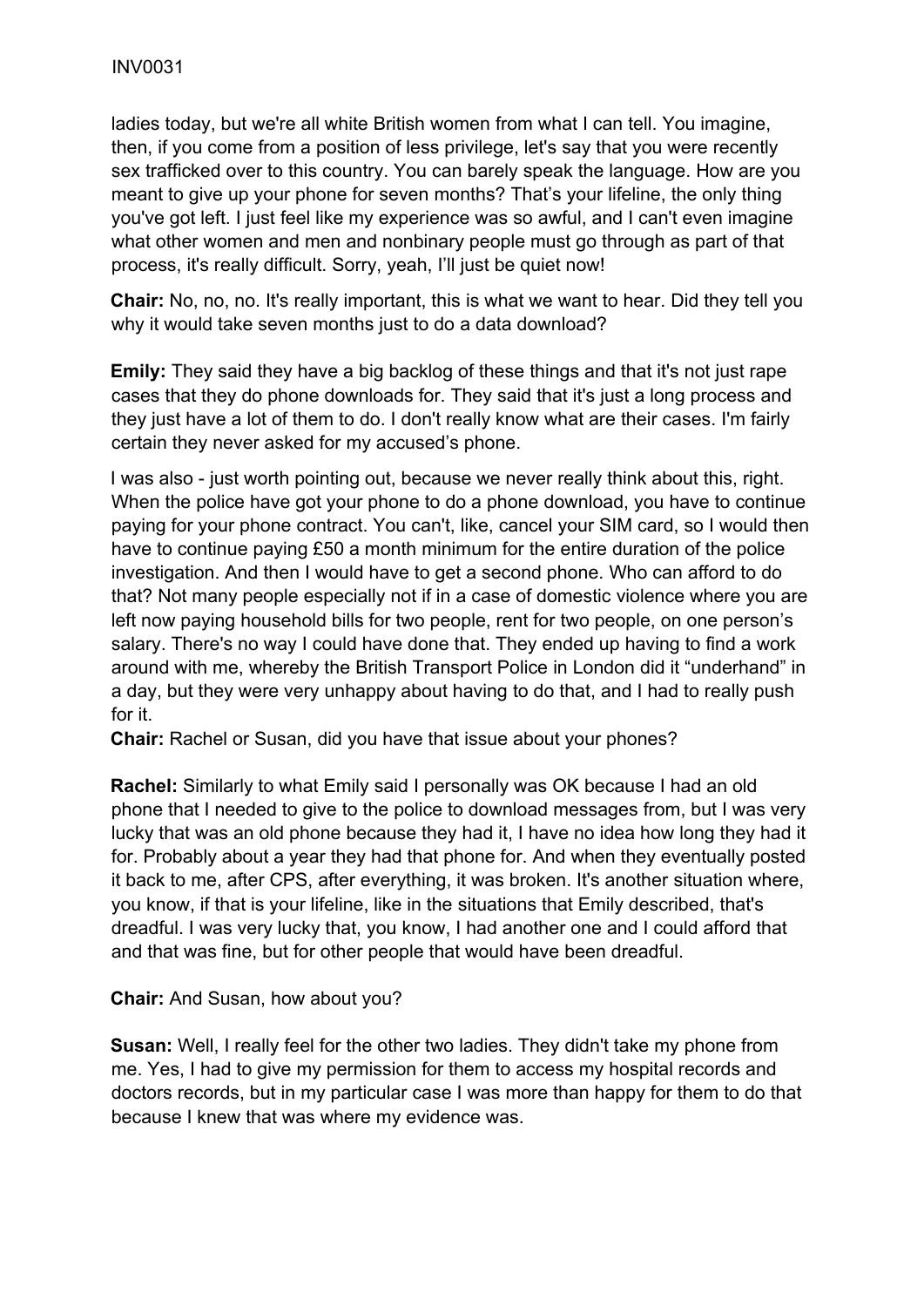**Chair:** And in terms of, then, the investigations of the perpetrators, what was the, kind of, greatest frustrations that you had about the kinds of investigations that either didn't take place or seems to take a very long time for basic investigations to take place. Do you have any more sort of examples or any more thoughts on that failure to investigate the perpetrators properly?

#### **Susan:** Is it ok to speak?

**Chair:** Yes, go on, Susan, yeah.

**Susan:** I feel they didn't really investigate him much because mine was an historic case and it took me many years to find that strength, because of mental health. They didn't investigate him as he was. My chance, when I actually left the perpetrator, was because he'd broken his neck, so he was paralysed. They only started to investigate him as he was then and didn't see him as the person he was when he did all this to me. So it was like, 'Oh, poor him.' And it started to feel he was the victim, and I was being penalised. It was a horrible experience. He didn't get investigated at all. They just told me not to worry, he's in a wheelchair now. Well, I'm sorry he still has all these contacts. These other people who hurt me too. They're still out there, but they wasn't interested.

## **Chair:** Yeah, and Emily or Rachel?

**Emily:** I just wanted to just quickly add on, one of the things that Susan makes a great point about there, is a lot of the time when we think about rapists we think about violent scary men, but a lot of these men are not necessarily violent and scary. They're charming and they will groom the police as much as they groom their victims. And I definitely found that with my ex, the police always seemed to be quite enamoured by him because he's very charismatic. I mean, that's why I liked him. That's why I was married to him. He's funny, he's charming, he's interesting. And I think the police need to be more conscious of the fact that not all criminals come across as like the kind of scary, dramatic, evil people you might see on TV. And I'm sure they must see all sorts of people all day, every day. But especially when it comes to crimes of rape, especially childhood rape, these are often very charming and likeable people, and they will groom the police and you as a victim are going to come across as anxious and nervy and on edge. So it's unfair to then assume – that's what I think seems to happen – they assume that because you're less confident and less charming and less interesting, they think that you're the troublemaker and that's not obviously... To me, honestly, it's heart-breaking to see the police clearly take the side of the man who hurt me and clearly see me as a nuisance, like I'll never get over that.

**Chair:** Susan, do you want to come back in?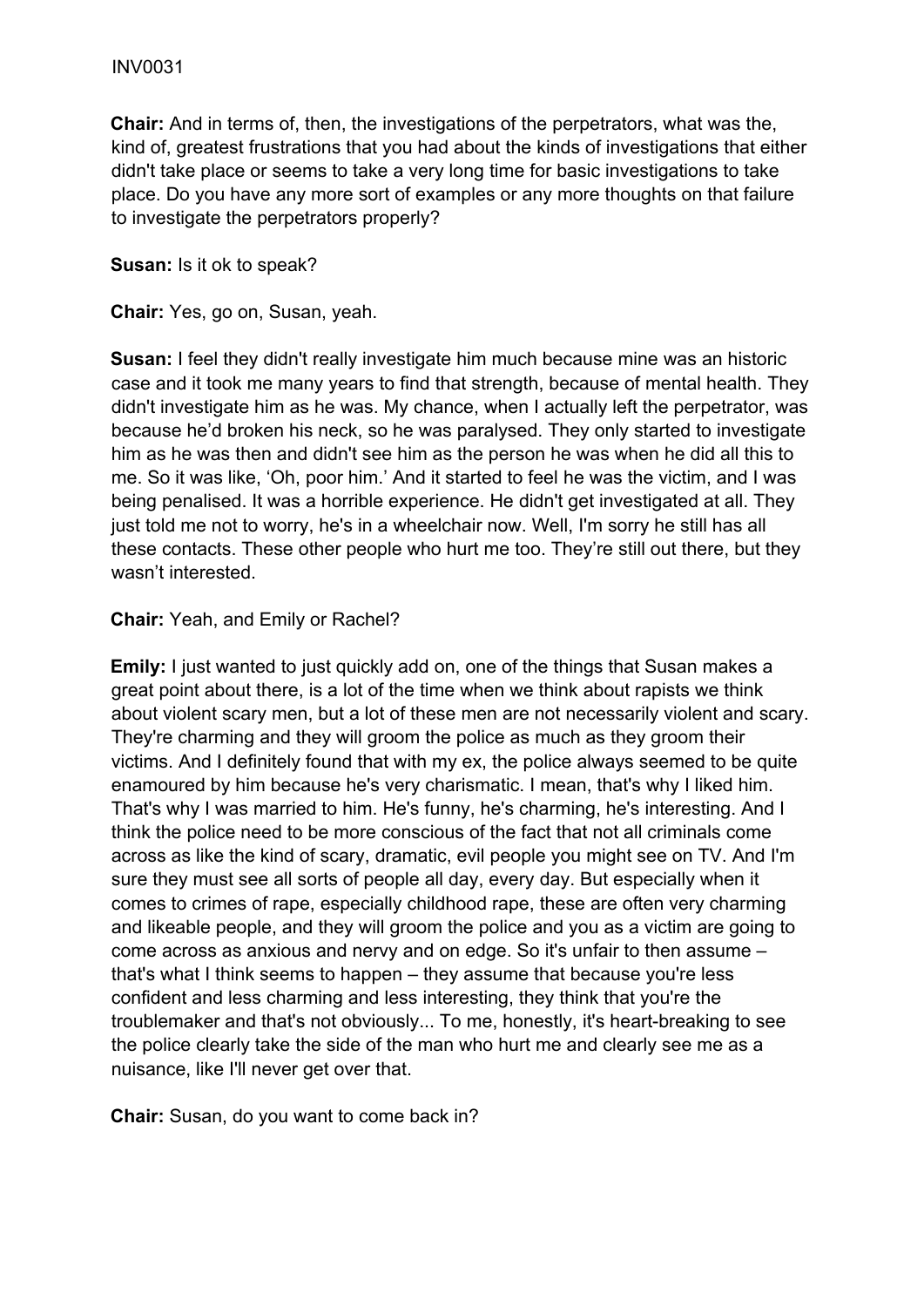**Susan:** Yeah, there was just something I wanted to add. I'd begged the officer in my case to look back on him because they wasn't doing nothing, like I've just explained because I knew previous before I met him, I was told... sorry I'm getting a little bit muddled up. Sorry. When I married him was when I found out he'd previously done eight years in prison for rape. But I didn't know this at the time, obviously. So when I reported and I told the officers this, I kept asking him, 'Have you looked back at his records, that did really happen?' 'Oh, we don't need to because he's not dangerous now.' He is! And I had to beg him and I know he eventually looked back and said, Yes, he had found records. So why did it take all that time? Sorry, I just wanted to add that.

**Chair:** That's fine and Rachel.

**Rachel:** Yes, in terms of investigating the perpetrator - a big problem I had was, as I've already explained, they delayed his interview so long because they really didn't care, honestly. Another big problem I had was that in the investigation process, out of all of the people that I said, 'Oh, you should speak to this person because I spoke to this person just after this happened. You speak to my friend here. He can back up my story because I told him this and this and this.'

Out of all of those people that I told the police that they could get information from the only person that they took a statement from was the perpetrator's brother, who of course gave a statement saying that, 'Oh no, he didn't do anything wrong. No, none of this ever happened.' But of course he said that, he's his brother. And at the CPS stage CPS told me that - actually they were very confusing about this. First of all, CPS told me that, 'Oh, the main reason that we can't take charges on these cases is because we have contradictory evidence from the brother of the accused,' which I later found out was his statement, and I thought, Well, of course there is contradictory evidence from the brother of the accused, he's not going to say that his brother did it!

And then another thing they were saying was that, 'We can't take action on this time that he abused you because we have the contradictory evidence from the brother, and also, he denies it.' And I was thinking, Well, of course he denies it. This is mad. Of course there is this evidence that contradicts my account of events. That's always going to be there, they're never going to just... And I was thinking, Is the only way that you're going to get a conviction is if the person who did it admits it? It seems like that and that's just never going to happen. So it baffles me. And I'm still confused what you actually need to be able to convict someone.

**Chair:** Thank you. I'll bring in Stuart McDonald and then Diane Abbott.

**Stuart McDonald MP:** Thank you all for your evidence so far, and obviously this being a really distressing process that you've been through, so I just wanted to ask, I get the impression that the ISVAs have been really important to you in supporting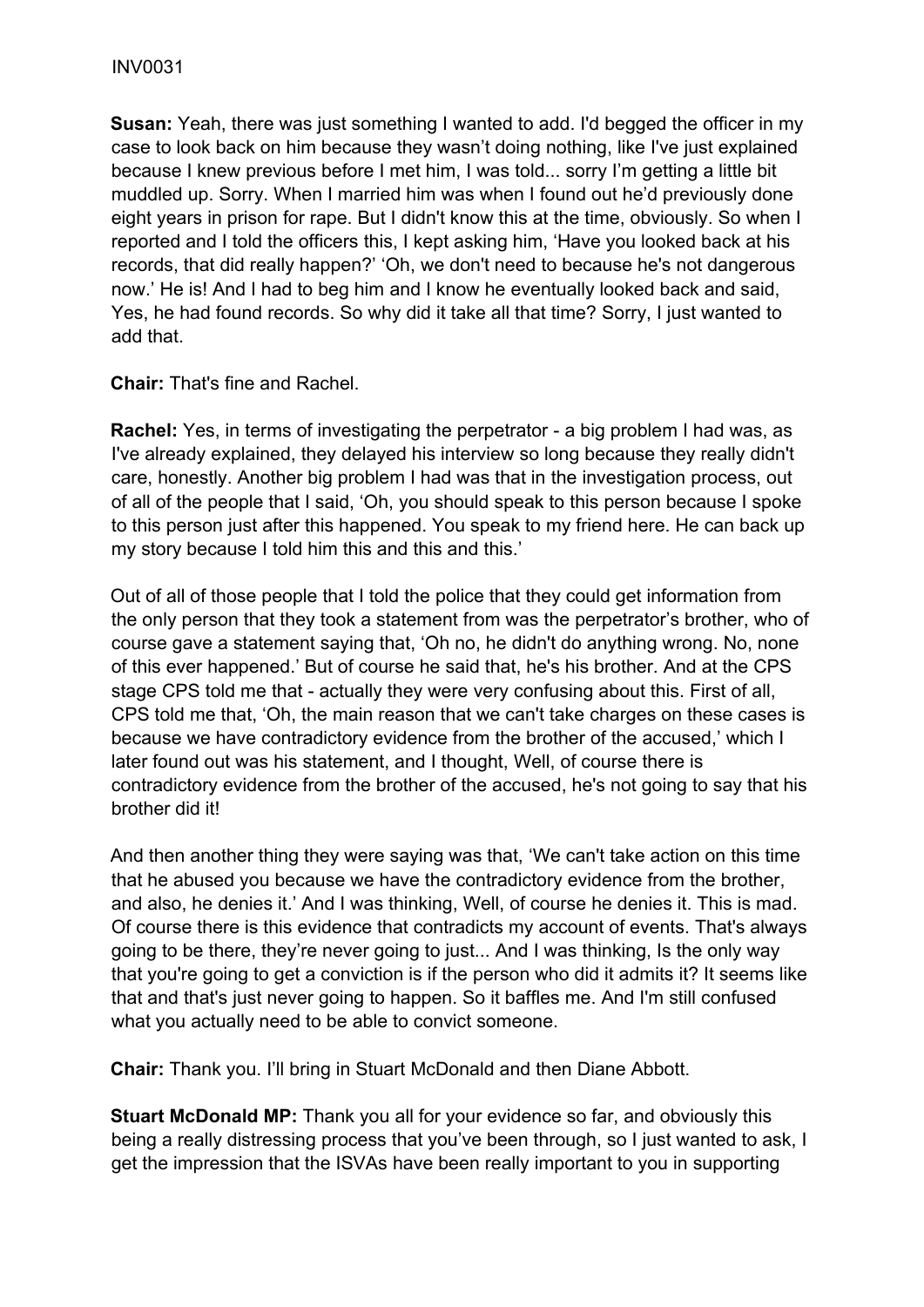you through that process. But can you just say a little bit more about how helpful that has been for you and also a little bit about how you found out about ISVAs? It's not something that I know very much about at all, at what stage in the process did you become aware that they were there, and, yeah, just what your experience of that has been. So if I start with Susan.

**Susan:** Yeah, I think I was put in touch with my ISVA, Ellie, quite early on in the case from my officer. He felt I needed that support and I'm so glad I had her. She went above and beyond. When I was getting nothing from the police I was obviously so frustrated and I was talking to her. And it was her doing the work of trying to talk to them and gather information. It even got to the point she was going to the actual court cases. To see why these cases were being dropped because we wasn't being told. She then got told off from the leading officer not to give me this information, but I needed something. I got to the point that I was suicidal. I did try it. If it wasn't for her I wouldn't be here and I can honestly say that is the truth. I could speak to her at any point of the day or night. I know if I messaged her she would call me. Without her I don't know where I would have been, and that is the honest truth.

#### **Stuart McDonald MP:** Sure, thank you. Emily.

**Emily:** I found out about the ISVA service existing when I finally felt able to make a post on Facebook about what had happened and one of my friends had been through the same thing and she immediately messaged me and said, 'Have the police told you about an ISVA? If not, you need one now!' and she said that the police are meant to inform you about an ISVA when you make a report but they never did. So I had to look it up for myself and I had to find out through other victims.

I've since had friends go through the same thing and I have had to be the one to tell them about an ISVA. it does feel like a sort of victim referral scheme rather than something that is part of the existing process. As I mentioned before, the police officer in charge of my case had never heard of an ISVA, he didn't want to read the guidelines, and when he finally did he was very reluctant and often just didn't follow them, wouldn't speak to her, treated her like she was some breach of confidentiality between us. She… just like Susan was saying, she was my light in dark times and I wouldn't be here without her. I lost everything through this process. I lost my relationship, I lost my job because of the police process - I was being constantly asked to provide more and more evidence, the case kept being closed and opened and my work basically said - this is a massive brand in the UK and I'd worked there for five years in a very high up role - they said they couldn't support me through it anymore and they paid me off to leave. I lost all my friends… the whole thing was just a nightmare. If I hadn't had my ISVA I couldn't have gone through this process and I wouldn't have known my rights.

Not many people know about this. If you report a rape you are not meant to get any form of therapy or counselling for the entire duration of the investigation. I mean you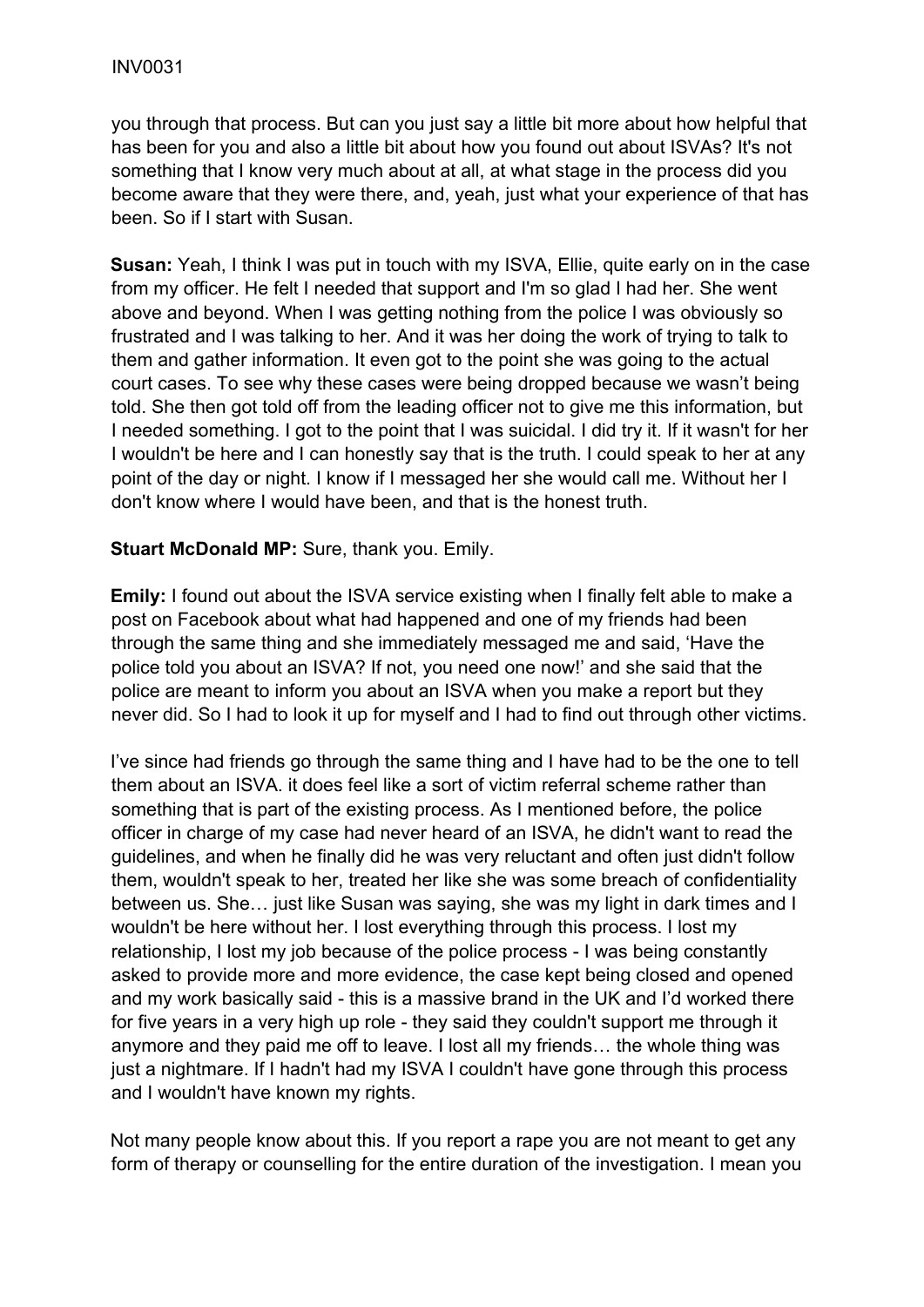can, but if you do you should never mention the incident that happened or any of the criminal justice system process. So you can't get therapy for the sexual violence or for the criminal justice system. Because if you do the police will subpoena your notes if it goes to trial, and they will use it as evidence. If you've got any conflicting emotions, if you said anything that's slightly different to your statement, it basically gets used as evidence against you. I didn't know that until my ISVA told me about it and she was like, 'Do not get therapy, we have a special type of grounding therapy that will go through everything with you and you won't have to talk about the case and no one can use it in court.' And I was like OK, but I just feel like that's awful, isn't it? The victims are advised not to have therapy. But stuff like that the ISVA knew and she was invaluable. It's very sad that I had to find out about it through another victim.

**Stuart McDonald MP:** No, absolutely. Rachel, did you have a similar experience or how did you manage to find an ISVA?

**Rachel:** Yes, I did. I found Lisa my ISVA and I couldn't agree more with Susan and Emily about how valuable an ISVA is and also how it is, like Emily said, a victim referral system because this is the first I'm hearing about it, that the police are supposed to tell you that you can get it. I didn't know that, because they didn't mention a thing about it. I had no idea what it was until a friend who'd been through a similar situation told me about RSACC (Rape and Sexual Abuse Counselling Centre), the charity that I got my ISVA through, and Lisa has been so brilliant through the whole process. Before Lisa was helping me with it I was so stressed and anxious all the time about talking to the police officers, because the police officers often seemed quite ratty at me because I was always having to request updates, or ask them what was going on, or reminding them that they've missed the dates that they were giving me for completing certain stages of the process. And I was on a waiting list to get my ISVA - because it's through a charity there was a waiting list to actually get her to help me for maybe three to four months. I can't quite remember.

But then as soon as Lisa started helping with this, I mean it was obviously still a horrible process, but it was so much less stressful in terms of the communication between you and the police, because communicating with the police is just a horrible thing to do. It became so much less stressful and Lisa helped me with everything that I wanted to say to the police. She did it for me. She helped me with wording. She sent the emails so I didn't have to receive that stuff. It definitely took so much of the stress off. I think maybe the only positive thing to come out of this whole situation is finding the charity. Now one of my main life goals is to make lots of money to give to these charities because they're so fantastic.

**Stuart McDonald MP:** Good for you. Thank you all very much. I may come back in with some other questions later on, but also just to say I have to go into the House of Commons chamber at about… well, I'll have to leave my office about ten past eleven so if I disappear suddenly, apologies for that and I will make sure to look back at what I've missed. But thank you all very much for coming along.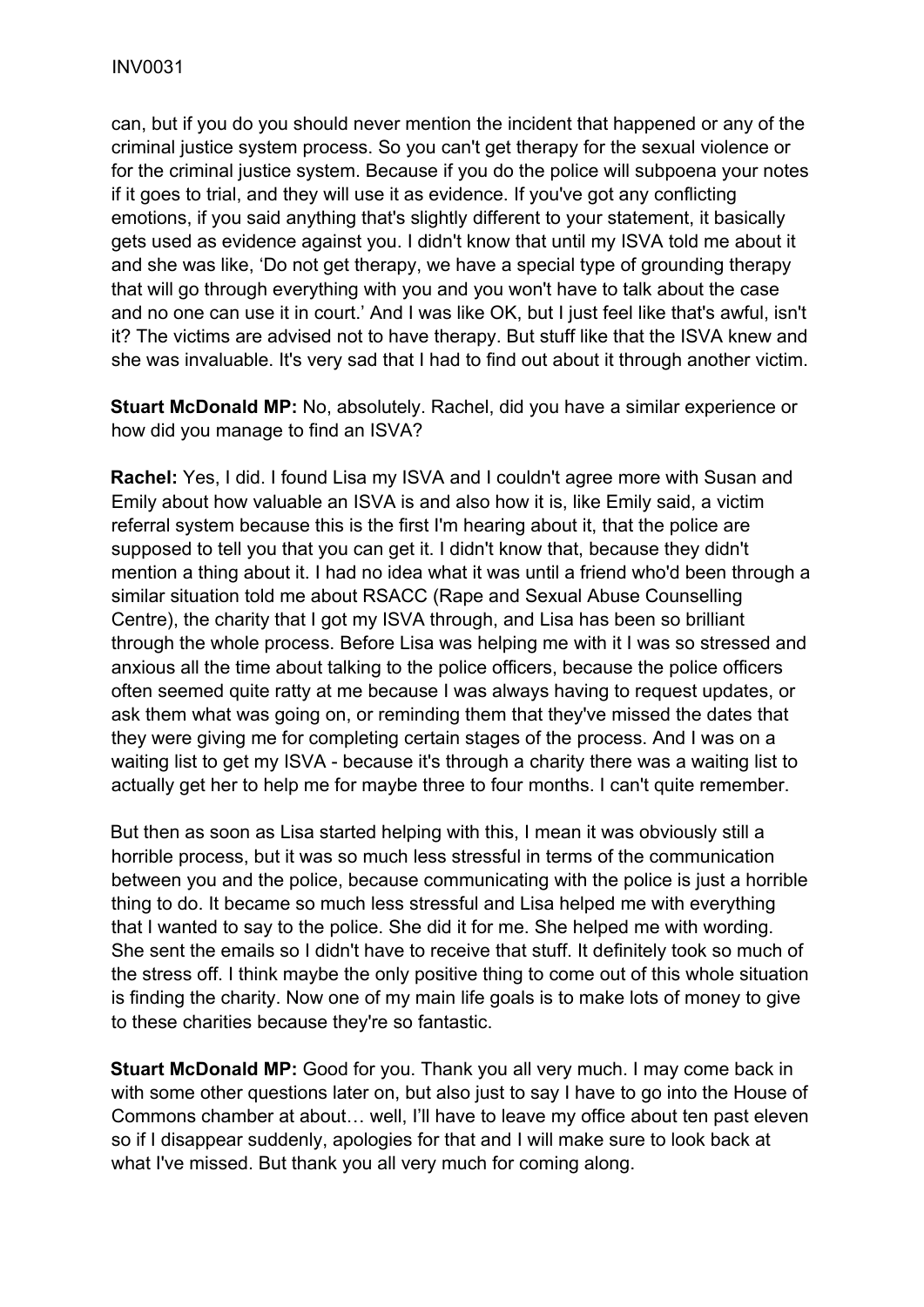**Chair:** Thank you. Diane.

**Diane Abbott MP:** Thank you very much Chair. I just wanted to say, first of all, that I wanted to thank our witnesses for coming in to speak to us today. You've actually all been very clear and very illuminating. There's no substitute for hearing from people who've actually had to engage with the system as victims. I wanted to ask each of you if there is one thing that you could change about the system, just one thing, what would it be? Can I start with Emily?

**Emily:** [...] One thing... it's very difficult to say. I'm sure there are lots of systematic things and lots of policy things that could be changed and that's the kind of stuff that's probably more helpful to you, but my initial response is actually I just wish I could change people's attitudes. Because it's not really the red tape or the policy, although that in itself is an issue and it is there, but what makes it such a cruel system for a victim to go through is the police. I understand they are meant to be neutral. They're not here to take one side or the other, but they fight you and you have to fight for your case all the time. You're coming up against all these people who seem to have lost any sense of empathy. No matter what training they have, it's almost like they've just become numb to it. And like I said earlier, you feel like a nuisance just constantly having to harass people to check on what's happening with my case. Have you done this? Have you investigated this person? I felt like I was having to push the police to do their job and they were treating me like, just like an irritation, they wanted me to go.

So I wish that's what I could change - people's attitudes. Because also, whilst this is all going on, you're reading this stuff in the news and you're reading stuff on Reddit and Twitter and stuff where people are making out, like, you know, every dropped case is because somebody lied about it. So from all areas you feel like you're being told you're a liar and you start questioning yourself after enough time, because who wouldn't, you know? So yeah, that's what I think I wish I could change.

**Dianne Abbott MP:** That's really interesting because I know you talked about policy, but we can read up about policy. I mean, then you know people's feelings and their perceptions. So Rachel, if there was one thing you could change, what would it be?

**Rachel:** I definitely agree that their attitude towards it affects your experience greatly because before you've been through the experience you don't understand why it's so difficult. You think surely you just report the crime and then if the police contact you to do some things, then you might do them. But apart from that you just sort of sit back and forget about it. But it's not that at all. You're constantly a part of it and it's always on your mind. There's always things you have to do. You're always having to chase them up and find out what on Earth is going on, and so that is horrible. I feel like all of that, even though it's horrible to go through and it ruins people's lives, it might be worth it if something actually happened. If I could get a dangerous person off the streets by doing all of that, I would do it to save other people from having to go through it. However, we know that after all of that probably 99 times out of 100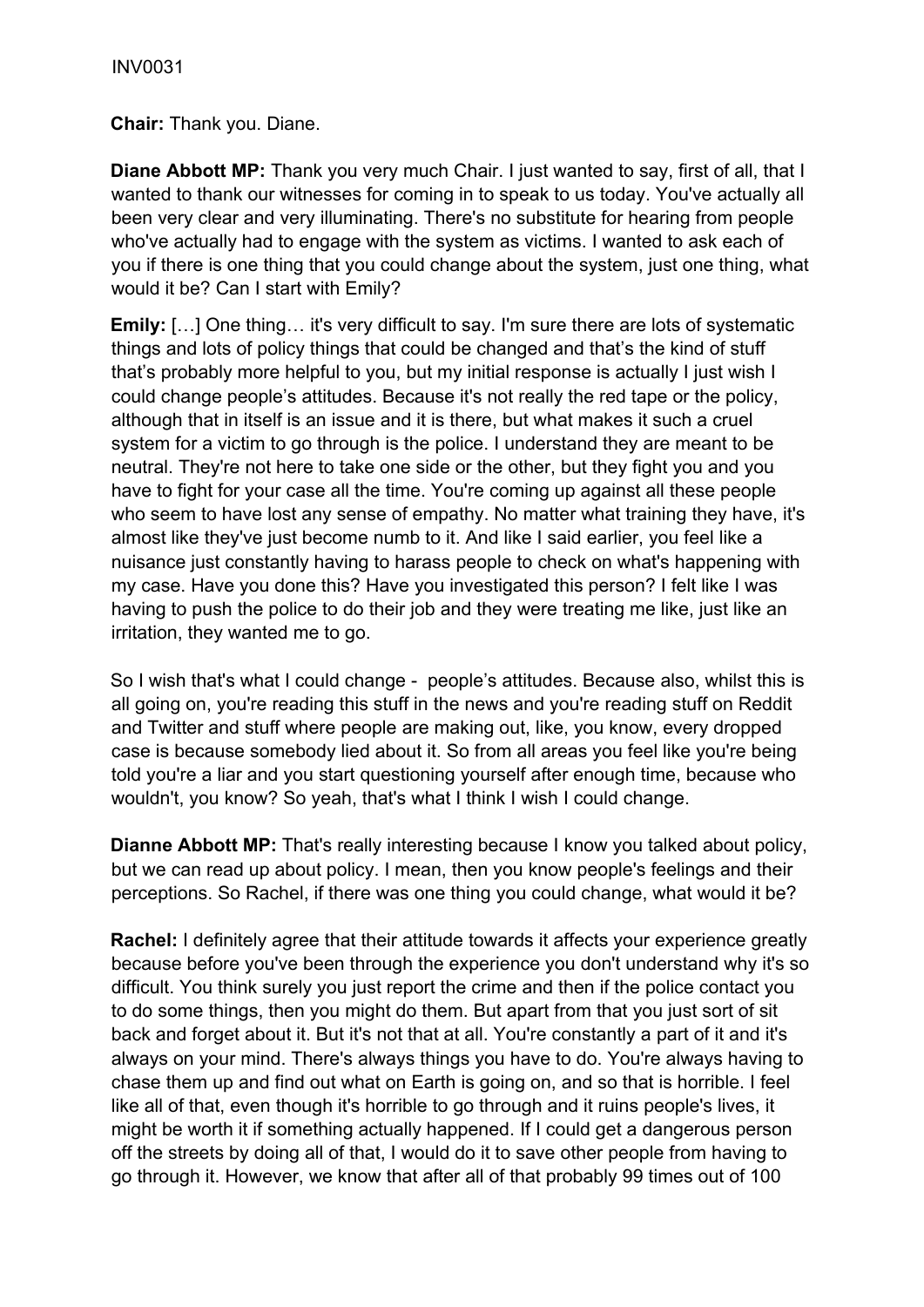nothing is going to happen, so it's so difficult to get up the courage and to actually do it, knowing that nothing is going to happen of it, and it's just going to ruin your life for years potentially and nothing is going to come of it.

**Diane Abbott MP:** Thank you for that. As you say, the poor conviction rates for rape are a scandal and something that the Committee is having to comment about. But Susan, if there was one thing you could change, what would it be?

**Susan:** Hello Diane. It's very difficult. I'm a little bit different to Emily and Rachel. My change would be with the courts or the judges because there were various times we nearly got to Crown Court and the judge was saying no because of ill health. 'We need to get a wheelchair ramp into the court. He needs so many nurses with him.' There was twice he got a taxi on his own to the Crown Court. Well, why? And I felt the main failings were within that court. I don't understand, I really don't. It's a bit of a hard one for me between the courts and the CPS.

**Diane Abbott MP:** Thank you, that's really interesting. Ellie, I know you're really here to support these women, but is there one thing that you would change from your experience?

**Ellie Ball:** I did actually give evidence previously and I think I've said on a number of occasions there's so many different complex issues throughout the system that I could give you probably 20 things I would change.

I definitely think in Susan's case she was very much let down by the court system and by the judges adjourning her case repeatedly, and by the CPS not putting across sufficient arguments around why the case should be forced to go ahead. As Susan mentioned, I did attend a couple of the hearings on her behalf because there were no updates being passed, and what I saw in the courtroom was very much that the perpetrator was being treated very differently, due to his disabilities, than I've seen other perpetrators treated and there was a sense that he was being treated almost like a very vulnerable victim in the case, when what Susan says is quite right that he had attended with minimal carers. I think obviously it's the defence's job to put across any kind of needs that a defendant might have, but there was definitely a sense that there was not robust challenge around any of the kind of things that the defence were putting forward.

And Susan has, subsequent to the case being finalised, tried to obtain information about what arguments were being had in the court. Was there anything the CPS could have done? Or was there anything the courts could have done? If somebody has disabilities, whether a victim or a perpetrator, it's the court's job to facilitate access to justice. We can't just have justice for people who are able bodied or justice when perpetrators are able bodied. So in Susan's case, I think that the courts and the CPS could have done a lot more.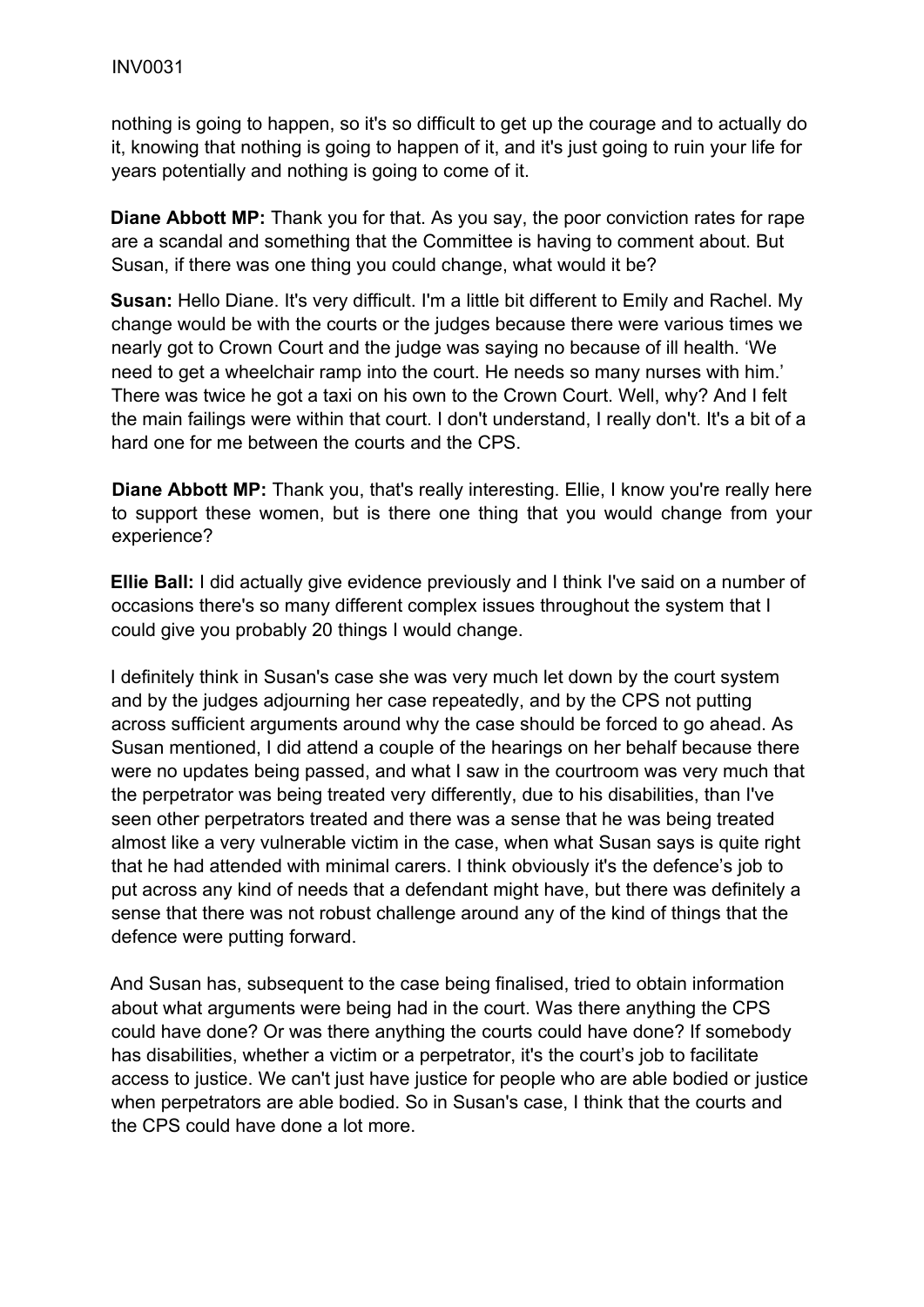**Diane Abbott MP:** Thank you very much. I can see Rachel's hand up. Is there something you wanted to add?

**Rachel:** It's just something we were talking about before that I've remembered something I wanted to say about regarding how victims can't use therapy until it's all finished. One thing that happened in my case - I did use therapy, during and before the police case and the therapy notes were used as evidence. They were considered by CPS anyway. I consented to that. I was fine with that. However, one of the problems that meant nothing happened with my case - among many - was the therapist.

When I first went to her, I didn't know much about mental health and what on earth was going on in my head. I spoke to her about what I thought was… I was suffering from PTSD (Post-Traumatic Stress Disorder) but I didn't really know what it was and I didn't understand it, so I described what was happening with flashbacks and nightmares and things like this and I asked her, 'Do I have PTSD? What is this?' and she told me - I mean, this isn't the police's fault but this is relevant. She told me that, 'No, PTSD is what soldiers get after they come back from wars and those kind of lifeor-death experiences, with explosions and shooting.' She wasn't a very good therapist, but anyway, so I thought, OK, I guess I don't have it then. Then it was on my records that I don't get flashbacks or don't have PTSD. It was on my therapy records that I don't have that because that was her opinion.

Then in my interview I mentioned this because my interview happened quite a while after this therapy. In my interview I mentioned that I do have those things, because I figured out that my therapist was a bit rubbish and that I do have those things and that you can get it from other things other than war. The CPS flagged that as a problem. They said, 'Your therapist says that you don't have this problem. You said that you don't have this in your therapy notes, but you've told us in your interview you do have this.' I think it's ridiculous that is a problem because it's so understandable and it's because I had a rubbish therapist.

**Diana Abbott MP:** Thank you for that, and I wasn't aware actually that you're advised not to get therapy if you were a victim of rape and it was going through the courts. And finally I think Emily, I can see your hand up.

**Emily:** Yeah, I'm sorry I did think of something more tangible that I could change. Also Rachel, literally your story just now is the exact reason why my ISVA said don't get therapy and don't talk about it, but it's just awful that that the police will even use it in that way.

My recommendation would be to prioritise investigating the accused over investigating the victim. The crime of false allegations of rape is a separate crime. My husband hadn't gone to the police and reported me for making a false allegation, and yet I was being investigated to see whether or not I was making a false allegation.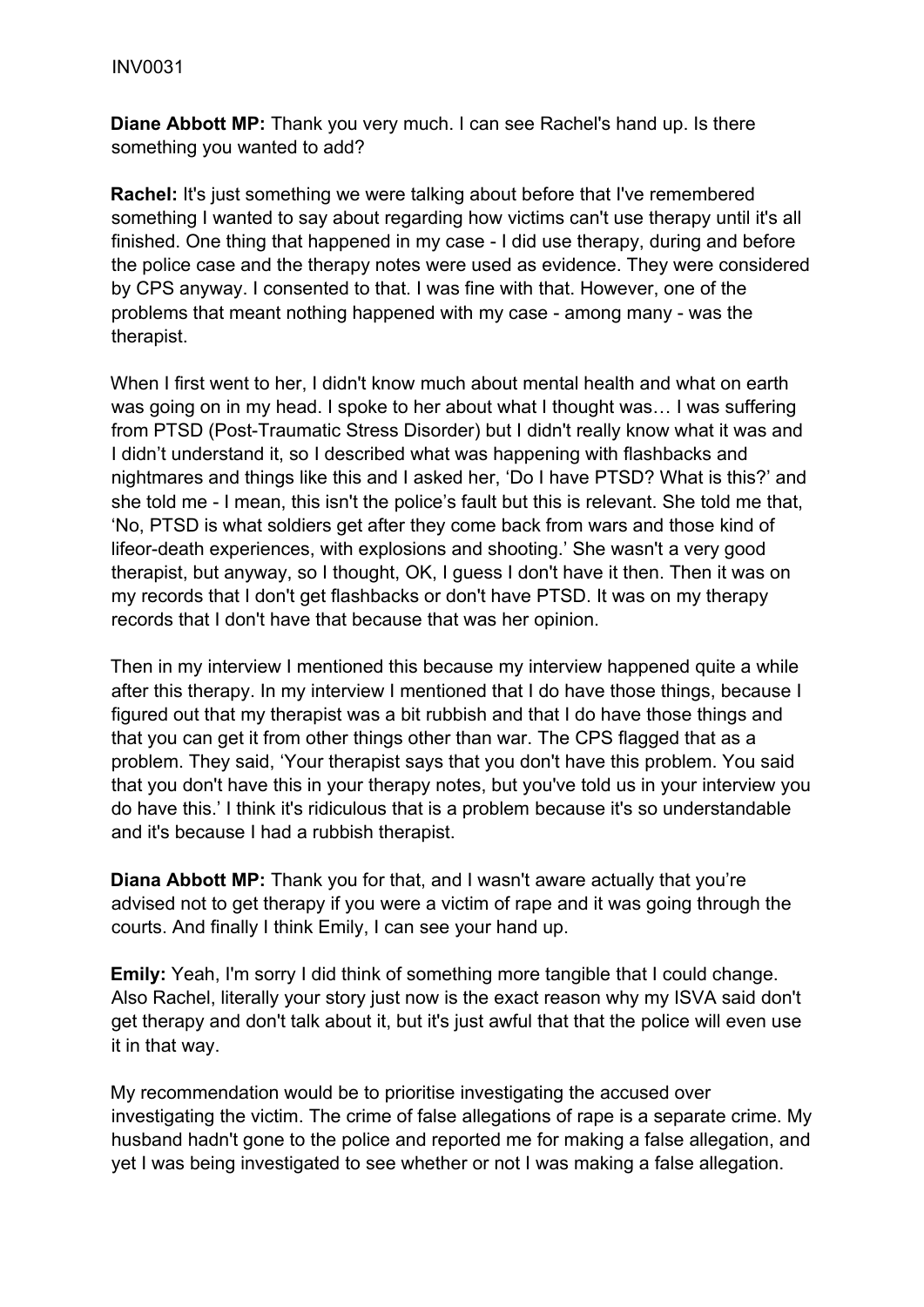That is a separate crime. The crime of whether or not he raped me was not being properly investigated. and there is no other crime as far as I'm aware whereby if one of you is not guilty than the other one's definitely guilty. It just felt like the balance was all wrong.

I haven't said this previously, but this is not even a case of my word against his. I had text messages off him admitting that he raped me and apologising for it, and despite reading that the police still were investigating me. At one point they even suggested that I had doctored screenshots and things, even though they had taken the full phone download of my data. So I was always treated with suspicion. So that's what I would like to see changed: the balance has shifted and the accused is investigated more than the victim.

**Diane Abbott MP:** Thank you, what all of you have described is quite extraordinary. I'll hand back to the Chair now.

**Chair:** Thank you and we've got Laura Farris has joined us now as well. Laura, we've covered some of the policing issues and the problems of policing the case. We haven't yet covered the problems around CPS and the court issues as well. Laura do you just want to just introduce yourself?

**Laura Farris MP:** Yes, thank you. I'm so sorry that I attended late. It's very powerful and moving to hear your testimonies. My name is Laura Farris, I'm a member of the Committee, and I'm just going to listen in and I'll indicate to you Chair if I want to ask a question on anything.

**Chair:** Thank you. I just wanted to ask you now really about the CPS and obviously Susan in your case the court process. Just tell us a bit more about what you think went wrong with the CPS side of things or the legal side of things as well. Susan, do you want to start as obviously you had quite extensive court experiences?

**Susan:** My case went on for five years. I just don't understand why it didn't go through. The CPS prosecution didn't call me until after he had passed away. She had said to me, 'I'd have ripped him apart in court. The evidence we had for you, we would have got a conviction.' Well, why didn't you then? And then she said to me, 'But COVID hit.' No, COVID had been there a year. We had been fighting for this four years previous and had so many court dates.

I had no contact with CPS. In the beginning I was promised an interview with them or even a call would have been nice. I had absolutely nothing until after he had passed away. I've already explained about the courts. They treat him like he was the victim. They felt sorry for him because he was disabled, he was in a wheelchair. He's still done these crimes. He wasn't there prosecuted because he had stolen a bottle of milk. He was there for six rape charges and rape charges against a child. These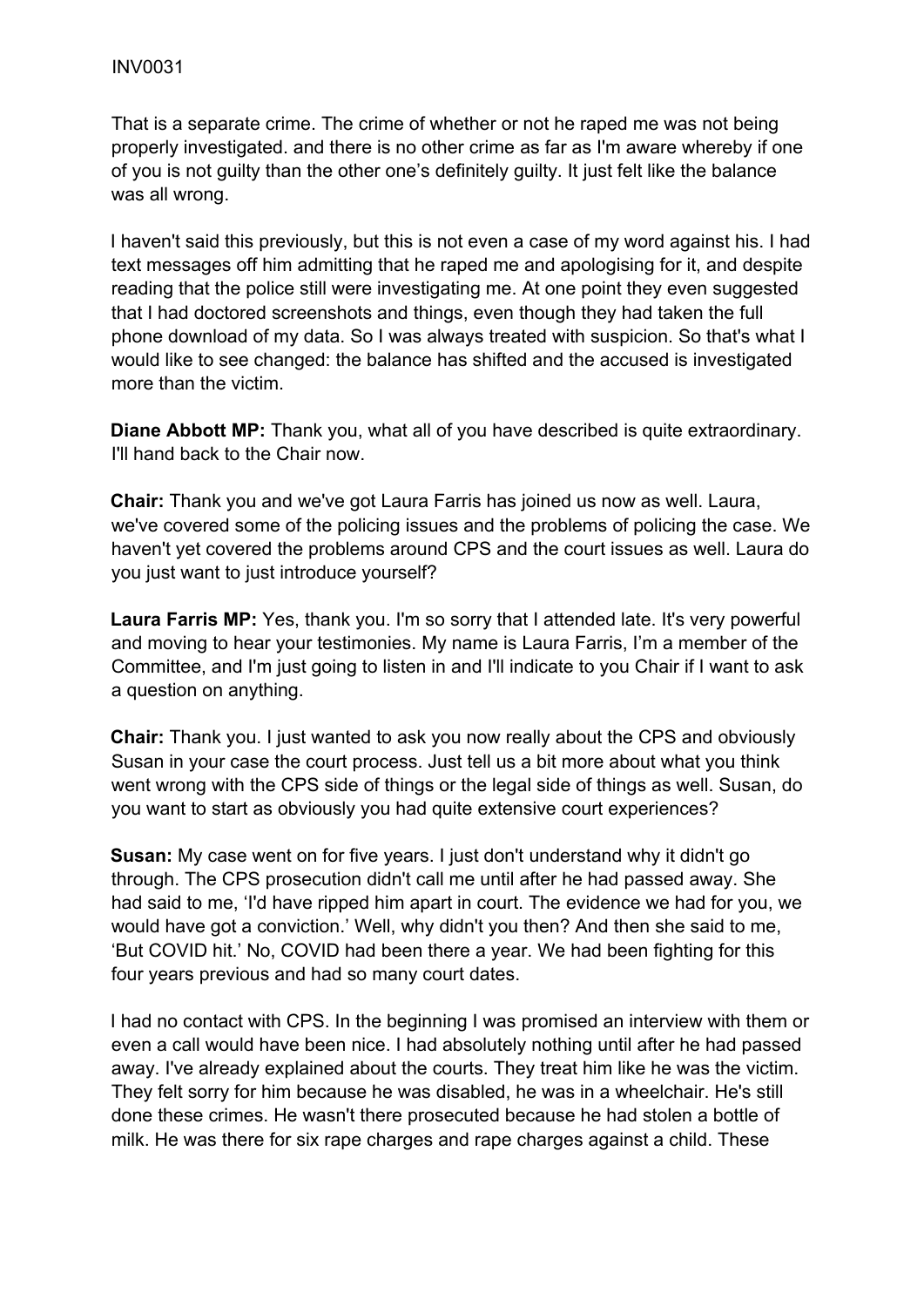were serious offences and if they had that much evidence, why did it not happen? Why did I not get my day in court? I just don't understand.

**Chair:** Was it straightforward the bit about the CPS deciding to prosecute? So once the police referred it to the CPS, was it relatively quick at that stage that the CPS said they would prosecute, or were there some delays at that point?

**Susan:** At that stage they were pretty quick. They said the evidence they had was overwhelming, they could charge him. We're going for this, basically. Two years after they first charged him, it was just before Christmas, I was asked to go to my local police station and met there by the leading officer on the case. And he'd been sent there to ask me by the CPS, would I drop the case? Well sorry, no, I will not drop the case. These charges are severe. He did this. Not as he is, no, but he still did this. Which in my life I've had to live back twice. The amount of video interviews I've had to do. I feel what happened to me, I've lived that twice now. And I said, No, I will not drop it. Why do they want me to drop it? You've already told me they have enough evidence. They've charged him. We can get a Guilty. You've told me that. So no, I will not drop the case.

**Chair:** Thank you and so can I ask Rachel and Emily and your experiences with the CPS when the police obviously referred the case in some form to the CPS. Rachel, do you want to start?

**Rachel:** So I had a lot of problems with CPS. The biggest problem I have with CPS was when I applied for my first Victims' Right to Review and the response that I got from that was probably the most problematic part, If I have to choose, of my experience with CPS.

One of the CPS lawyers responded to it with a letter to me. It highlighted exactly how little care they took over it, because of some of the really sloppy mistakes that she made in the response that she gave me. I mentioned before that the only person, other than myself and the perpetrator, that was interviewed was the perpetrator's brother. His first name was […], but she thought his name was [something similar]. She didn't even know his name. She referred to him with the wrong name. Lots of other sloppy things like that.

That first person that was interviewed, she thought that he was my first personal contact and she said in that response that he was my first personal contact, and that the people that I spoke to at a later date were all subsequent, which is completely untrue. I said nothing of the sort in my interview and it was on record who my first personal contact was. If she had gone through everything that I'd given the police, she would have known that, but she obviously just didn't read it, and she hardly even read the interviews. She got that person's name wrong. I had to correct her on these things at a later date and she was apologetic of course, she said, 'I'm sorry for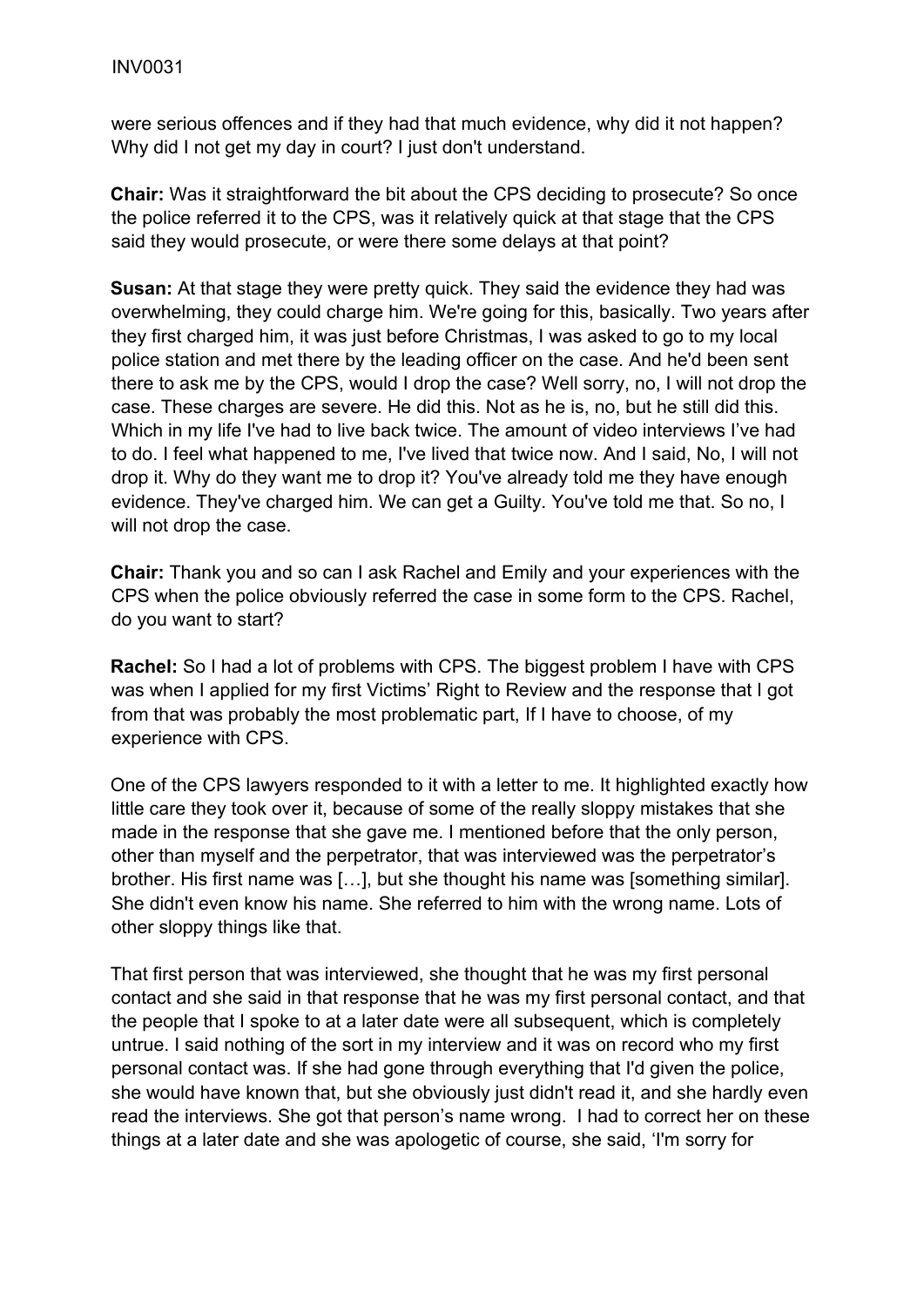making those mistakes', but I thought no, that's not good enough. You can't do that in the first place. It's too important, your job, to be making these kind of mistakes.

She also thought that I had provided evidence consisting of messages between me and my current partner and I haven't. No such messages exist. I don't know what she was referring to. Honestly, when I was reading this letter she gave me, at some points I was questioning whether this was the right case because the names were wrong, there was evidence there that doesn't exist, and I was thinking, Hold on, have I got the wrong letter here? It just highlighted how they couldn't care less about this case. They knew nothing was going to happen. She gave me lots of confusing and conflicting reasons as to why the case was being dropped.

She said, 'On these specific times you were abused we can't take action on those because you don't remember them because you can't give us any detail on what actually happened.' But that's because I was abused so many times I'm not going to have a very clear memory of every single time that it happened. That's natural. In other situations somebody might been drunk. They might have been date raped. They might be repressing those memories. It might have happened a long time ago. Millions of reasons why they might not remember exactly what's happened. All of these situations are very common with these types of crimes.

But anyway, so she said that that was the reason they couldn't take further action on these specific charges. But then there was other times where I could recount exactly what happened in a lot of detail. So why on Earth could you not press charges on those? I didn't have good reason why I couldn't press charges on those. She brought up lack of evidence, she said, 'Oh, you don't have any messages or anything around the time referring to these specific things that you've described to us,' but I did have all of that. I did have evidence and messages for other times that this had happened to me. So why on Earth can't you take further action on those and prosecute for those? I had messages on my phone between myself and the perpetrator of him apologizing for it, and admitting that he'd done it, and I'm thinking, OK, fair enough, I don't have evidence for some specific instances that I was abused, but I have it for other ones, so why couldn't you charge for those ones? All of these reasons were confusing and contradictory.

The first time that the CPS responded to the case before the reviews, they told me that the main reason they couldn't prosecute was that there was conflicting evidence given in a statement from the brother of the accused. In the second, when they next replied to me, to my first review, they said that, Oh, actually, no, that's not the main reason, it's one piece of conflicting evidence, but it's not the main reason. So then I'm completely confused as to what is the main reason. What do I base my next review on? I'm very confused. I have no idea why it's been dropped. You've given me conflicting evidence, so of course I want to apply for another review using my second Victims' Right to Review, but I've got no idea what to base it on, so I felt like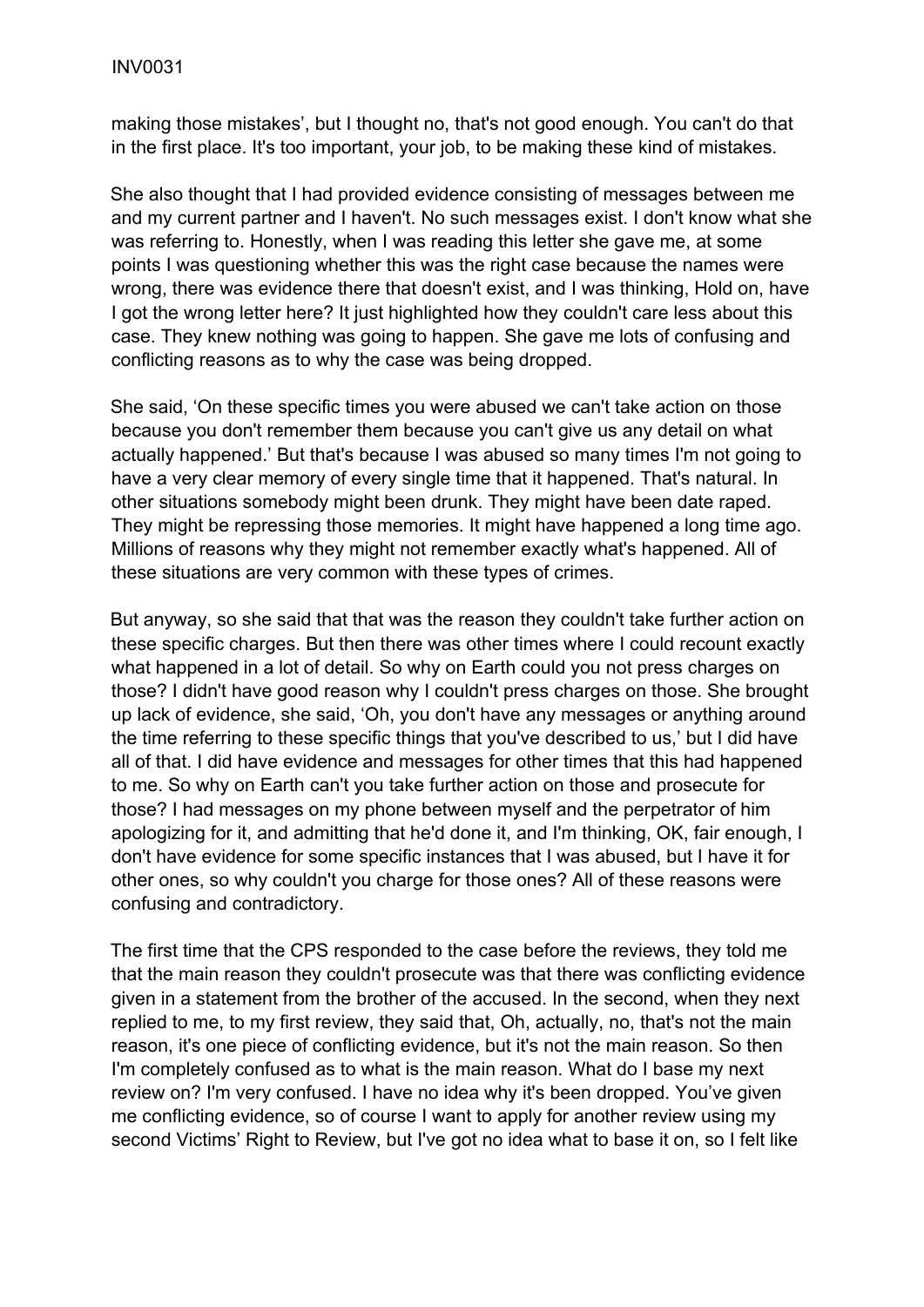the VRR process, the CPS process was useless, and it's impossible to navigate. I had no chance of being able to use it effectively.

**Chair:** Sorry this is such a nightmare for you. Emily, can you talk about your experience with the CPS?

**Emily:** Yes, so the CPS initially responded to…obviously the police submitted the case, so the CPS' first reaction was to come back with a request for more data. So this is when I was asked to supply my full medical records from childbirth. I even had a phone call from my GP, like very randomly. My GP has never called me before - I normally have to book in at 8am! - and he was very concerned about the level of data that the police were requesting and he was having to double-check with me that this was something that I had actually willingly consented to. He said he had never been asked to do that before. I think that kind of spoke volumes, and made me feel very uncertain about the authenticity of the nature of their enquiries with that. Obviously I have ADHD, that's diagnosed, and they were very interested in that and wanted to speak to the person who diagnosed me. They talked about how ADHD gives you memory problems, but it's more like short-term working memory. It doesn't mean that I can't remember what happened to me and I think that really it was just to check whether or not me being a neurodivergent person made me a less reliable witness. Again, it was me being investigated as to how good a victim I would be.

They wanted all my school records but bear in mind when the incident actually happened I was 30, so I don't really know what the relevance is there. I don't know if detention really matters. I didn't even know if schools still have records. They also, interestingly, wanted a report of every single report I had ever made to the police for any reason ever. And this seems like an offhand thing, but actually this has really affected my life afterwards, because the only reason I can think for them wanting to know of every report I've ever made to the police is to see if I have a pattern of reporting sexual crimes, to see whether or not this is something that I just do for attention or whatever, like, why, why would that be relevant? In the last few months I sadly have been a victim of sexual assault and I also had my drink spiked - like this is not even just like you know when you get drunk you're like, 'Oh, my drink got spiked.' No, this was literally someone did it and my friends encouraged me to talk to the police and I'm like I'm not going to because if I ever need to talk to the police in the future they're going look back and see, 'Oh, she's got a pattern of reporting these things.' She is a problem.

And honestly, I spoke to the media about this quite recently, I honestly… I think I'd rather be raped than ever report a rape ever again. It was so traumatic and it's destroyed my life so much more.

And, sorry, to get back to the CPS stuff, basically we ended up in a bit of an argument. The Centre for Women's Justice got a solicitor to write on my behalf to question all the level of data that they were asking for. They came back with a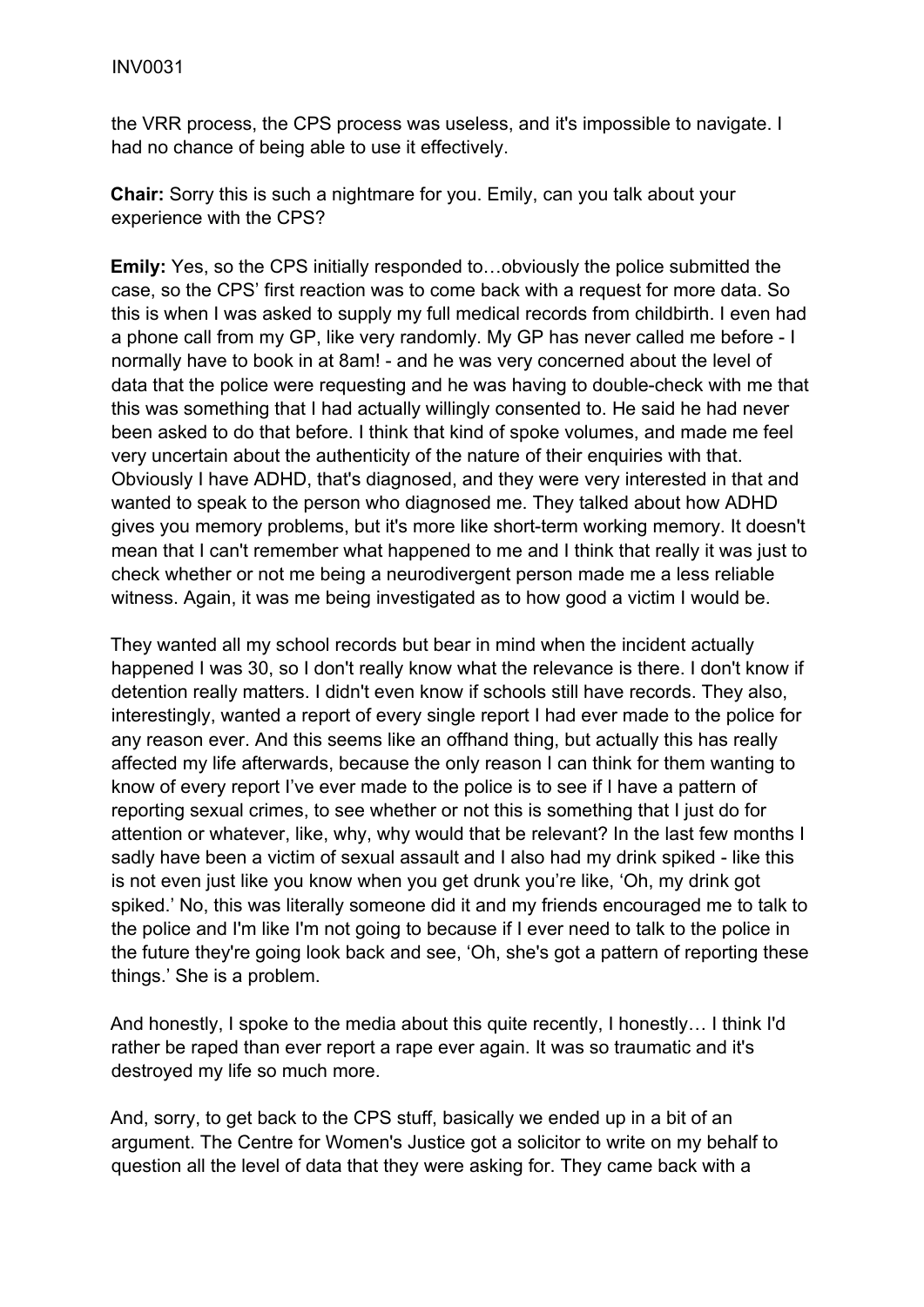response that basically was just a repeat of their first request with no, sort of like, expansion of why… on anything that the solicitor said on my behalf. So she went back again with the second letter questioning this personal data, and this was when the CPS told me that they were 'NFAing' the case and they said that it wasn't due to me not consenting to give all this data, they said that's just the timing of things. They said that they decided to drop it because my consent was withdrawn during sex and so that would be very complicated and difficult to prove. But one of the reasons that police said that they dropped the case was because my ex was saying that the text messages where he admits to doing it weren't about him having raped me, they were about a change of position. So the police had used that as their reason for dropping it. But the CPS said that it was just too complicated because consent was withdrawn during sex. I mean that in itself is awful because anyone can withdraw consent at any time, like just because you consented at the start doesn't mean you have to go all the way through with it. You can say, 'I don't want to do it anymore.' I felt very let down by it and it's made me feel paranoia about what I ever talk to the police about ever again, because I feel like that puts the focus on me, the doubt on me, as a reliable witness.

**Chair:** I'm sorry that that's been, you know, such a nightmare and that's one of the reasons we were so keen to hear from you because the things that you're saying are really powerful about things that have gone wrong. I think Diane asked you earlier about whether there were things that you would change. Can I ask you whether, if you're thinking about the way the courts worked and the way the CPS worked, whether there's things there that you think should change, and if so, what they are? Rachel, do you want to start on that one?

**Rachel:** I don't have much experience with the court system, but CPS in general what could change is the Victims' Right to Review system doesn't work, as I explained. You can't use it effectively at all. So one thing that would help would be getting reliable information from the CPS as to why they want to drop your case. Because if you don't get that, or if the information is confusing, or if different people are telling you different things from CPS, you have no idea how to argue your case. You only have two chances at that so if they mess it up then, you know, if they mess it up then you just can't use it, which is such a shame. And, apart from that… Yeah, I think, yeah, if I had to pick just one thing, that would be… yeah.

# **Chair:** And Susan?

**Susan:** I feel the CPS should have had more contact with myself and let me know the stages they were going through, but my main concern was the judge treating him like a victim and feeling sorry for him. Like I said, at the end, when the prosecution barrister gave me a private call and said how she would have torn him apart. They had the evidence to definitely get guilty. You've had five years to do it. Why didn't I get my day in court then? Now I've got no closure because it's too late, he's gone, he died.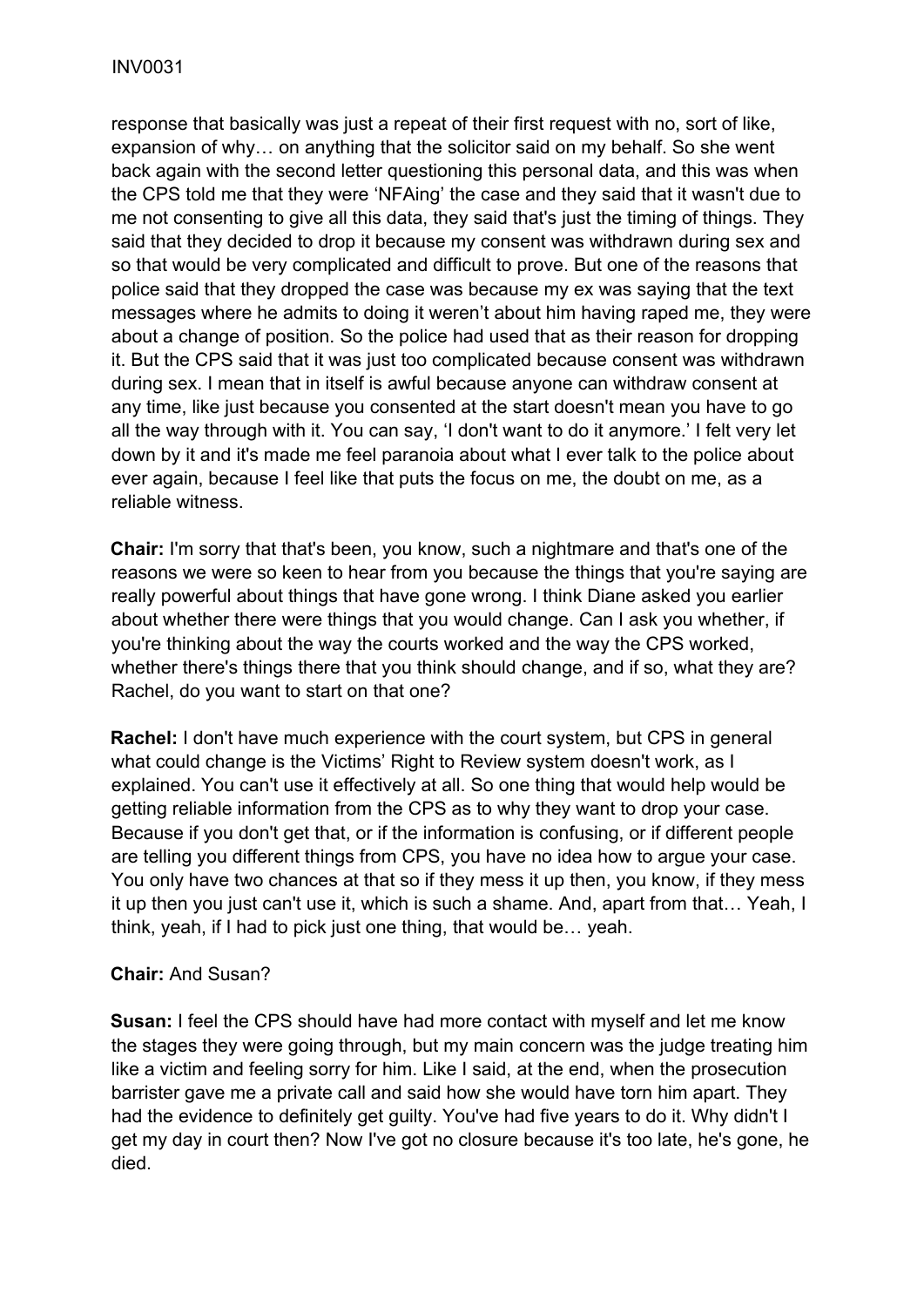**Chair:** Emily, do you have any thoughts on that? And then I'm going to come to Laura to ask questions. Emily?

**Emily:** I don't think I could really add anything to what the other two ladies have said, just that, the police process is difficult enough, but the CPS almost feels like a completely disembodied thing that sits above that. It's even harder to get in touch with or even more lacking in empathy. And I do understand that they have to remain neutral and that they have a very difficult job to do, but it does kind of feel a bit like your case just gets sent off to this big formidable body of people that you have no idea what they look like, who they are, what their job is. And it's never actually even really explained to you what the CPS are meant to do, and how they make the decisions that they make. There was a lot of stuff I had to Google and learn for myself about the criminal justice system and I felt like it's just a very cold, harsh end to a very cold, dark journey.

**Chair:** Laura.

**Laura Farris MP:** Thank you very much, Chair. I'm so sorry that you've had such horrific experiences of the criminal justice system, all of you in different ways. I've got a couple of follow up questions which I hope you don't mind me asking. Rachel, can I start with you? Can I just ask you two questions really? First of all, when you got your written reasons from the CPS as to why they were not going to prosecute, what was the reason that was given? And when you exercised - am I right in saying you exercised your Victims' Right to Review? - did they restate the same reason or did they give a different reason? I'd just be interested to know what the, sort of, reasons were.

**Rachel:** Yeah, that's a good question, because no, they were different each time. So, the first reason I got was there was conflicting evidence in a statement from the brother of the accused.

**Laura Farris MP:** Who was wrongly named in the report that you read?

**Rachel:** In that one he was correctly named; in the second one he was wrongly named. In that response, that was the reason given for dropping it. They clearly said there's conflicting evidence, in particular the statement from the brother of the accused, that was the exact wording.

**Laura Farris MP:** Which affected your credibility in their eyes…?

**Rachel:** Yeah, that's exactly it, yeah. It conflicted my version of events is what they said. So of course, I based my appeal on that and then in the response to that, which was in the one where they got the name wrong and other things completely wrong.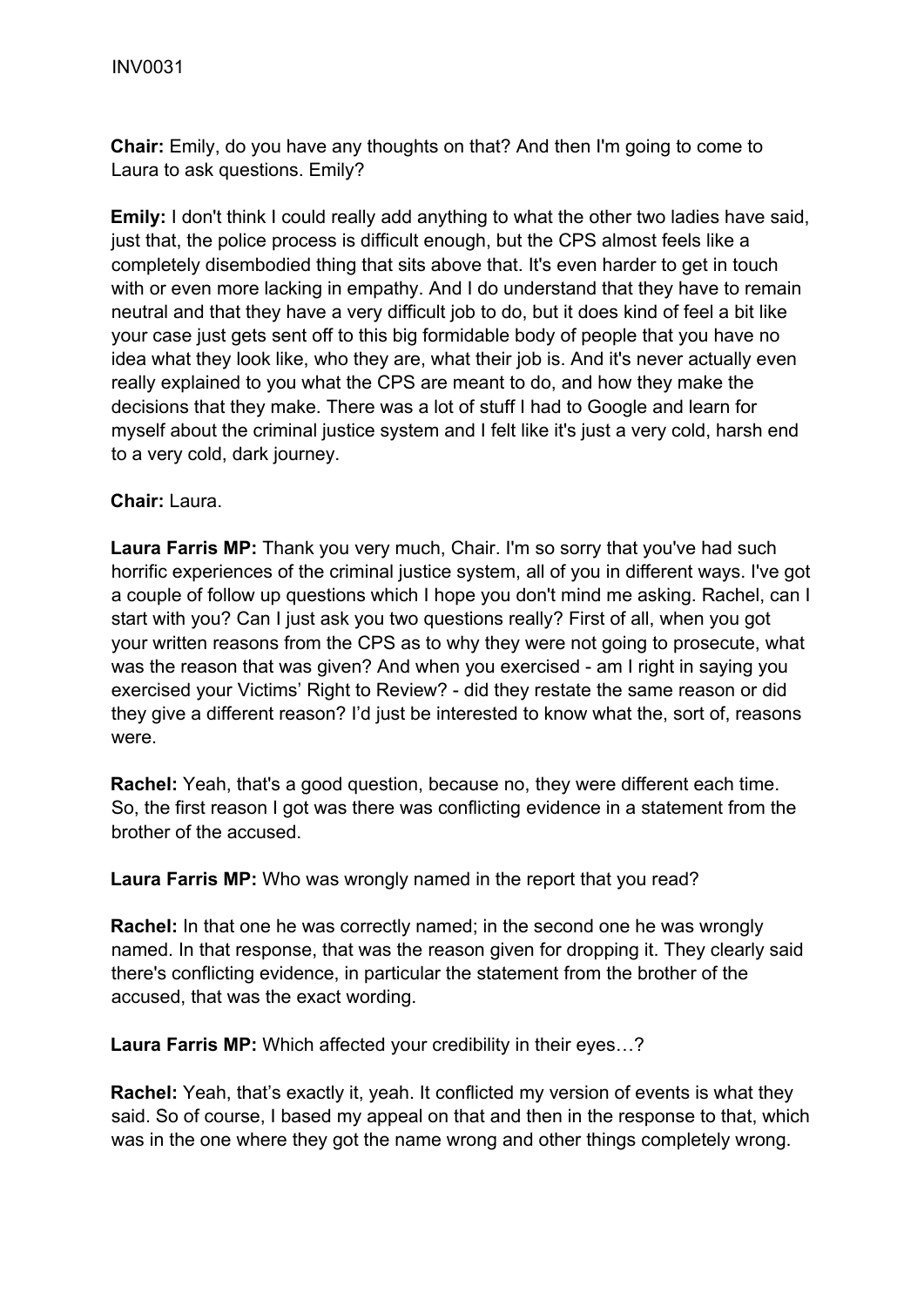**Laura Farris MP:** Sorry, just to stop you there, that was a different CPS officer who considered that? Right okay.

**Rachel:** Yeah, a different lawyer. Obviously I wrote the entire review based on thinking that the brother's account of events in the brother's statement was the problem. Of course, I wrote all of it on that because that's what they told me was the main reason. And then in the next response I got from CPS, she said, 'Although that's one piece of conflicting evidence, it's not the main reason for dropping the case.' And I'm just thinking what on Earth have I wasted my time on then and just wasted that really precious chance at a Review for? And then she went on to describe what I mentioned earlier about… she said that, 'Oh, we can't prosecute for these specific times he abused you because you can't remember details on these specific times.' But then of course the problem was that there was other times that I could remember in detail, and she said, 'Oh, we can't prosecute on these times because you don't have evidence in messages or anything backing up these times.' But then of course there are other times that I do have messages specifically relating to these problems.

So then of course I'm completely confused as to why they've dropped it. What would have made it better - it wouldn't have solved the problem, but what would have made it better - is if that second CPS lawyer had said, 'Oh, I know they said that in the previous letter that they sent you. However, this is actually the case, that that isn't the main reason.' At least then I would know that, OK, now I base it on this instead of that, rather than just two completely different opinions, and I've got no idea what actually is the case. It seems like these are just their personal opinions, like there's not an actual system or set of rules that say you can prosecute if this happens or you can't prosecute if this happens. It just seemed like their random opinions and it was everybody's different opinion that I was fighting against, which is just impossible to contradict and put together another good Review.

**Laura Farris MP:** So your case was rejected on one basis, you appealed on that basis, and you were given an alternative explanation for why it had been rejected?

**Rachel:** Yeah, that's right, yeah.

**Laura Farris MP:** I could imagine how frustrating that was. Emily, I want to ask you some follow up questions about what you were asked to do in terms of disclosure. So medical records, previous involvement with the police or police attendance in the past. School records. Incredibly invasive personal history was being required and then you were told that it was a case that was unlikely to get a conviction because of some complicated factual circumstance. Why were you not told that on day one? It sounds to me like they decided they weren't going to take it to trial because of the facts of the issue. Did you ask them why you hadn't been told that sooner?

**Emily:** So I think when they got a response to their first request for all this data from a solicitor, and from what I can gather - because I've just had the letter open again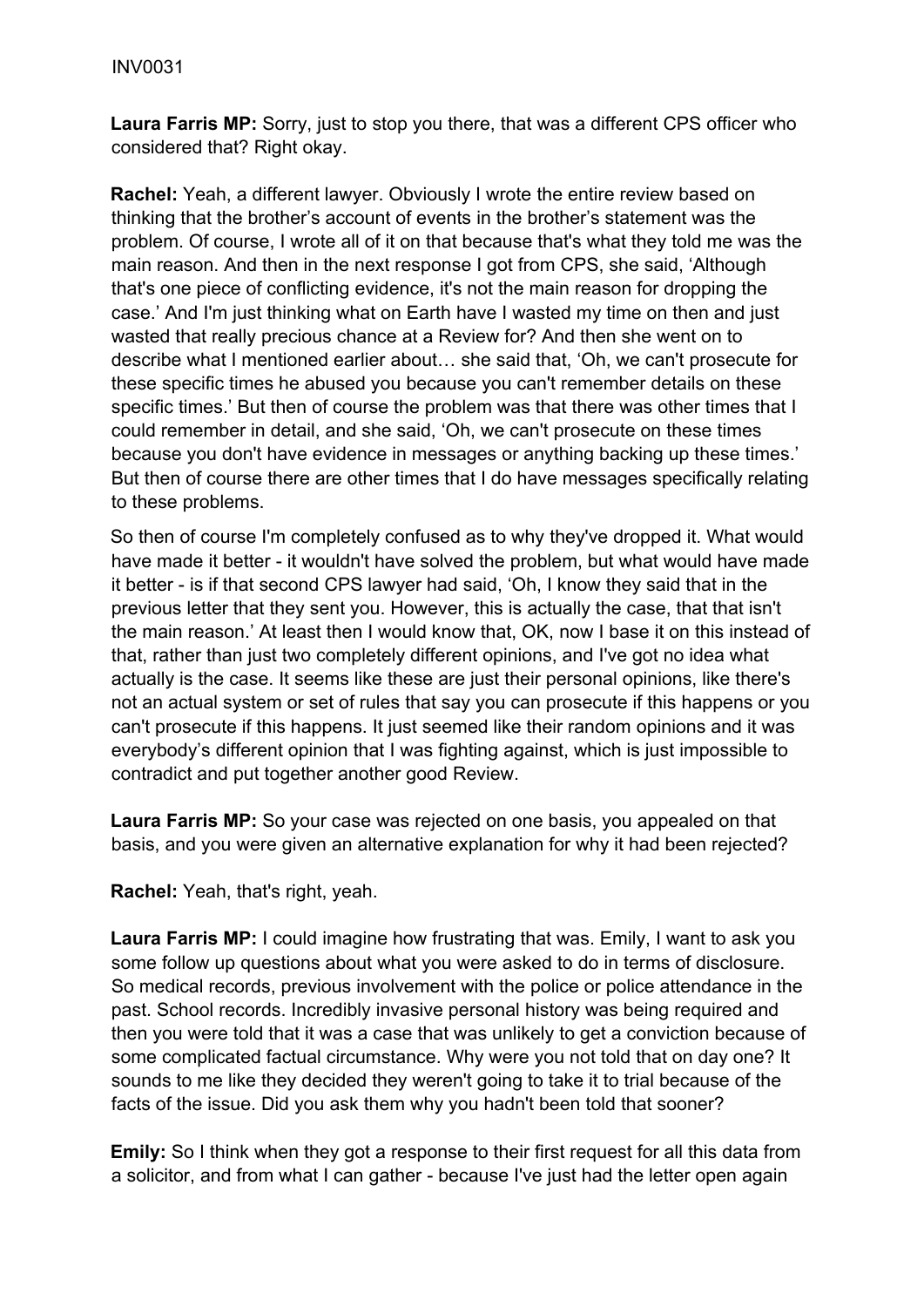on my phone, just having a quick read of it to make sure I'm correct - it sounds as if once they got that back that CPS lawyer that made that request referred my case on to someone else within the CPS, just to make sure that they were making the right decision, maybe, I don't know, but they passed it on to someone else.

That person responded to my solicitor's second letter questioning the request for data, saying, 'I realise that you've got all these concerns, but actually they're not relevant because I don't believe that basically the rape happened.' It wasn't even like they were talking about whether there's a chance of it reaching a conviction at court. It was very much her opinion that it wasn't a rape based on what she'd seen. She even said that even though he had been convicted of assault against me and it was clearly a violent and abusive relationship, she said she felt that that had no bearing on what happened to me that night with him. I find that very much - like a bit like Rachel was saying - is very much her opinion that domestic violence and domestic abuse would have no bearing on your ability to consent.

**Laura Farris MP:** Can I just ask you something and this is to all three of you. It sounds to me like the CPS are already making decisions about whether or not they think they're going to get a conviction. They essentially decide your case and don't entrust that decision to the jury. Was that something that you felt?

**Susan:** Obviously because I thought I was going to get a conviction, because they charged him pretty quick because their evidence was overwhelming, that's what I got told. So I really had great trust in them in the beginning. But then, five years later, and he's dead, and I've heard nothing from them and just had one call from the prosecutor after he passed away. I had great faith in them in the beginning. Yes, we've got a case, we're going to court, they are charging him, and it didn't get nowhere. It's crazy, it really is. Similar to what Emily said earlier, if a friend of mine came to me and said they've been raped, would I advise them to go to the police? No. Live with it, because I wish I'd have lived with it. I have had to live that twice and I've got no closure. The stress and upset and mental health you have to go through. I'm lucky I'm still sitting here because of what I've been through. So no, unless things change, and things need to drastically change, I wouldn't advise anyone to report rape, and that's sad! But that's my feelings because of what I've been through.

**Laura Farris MP:** It's really shocking actually. The things that you're saying.

**Chair:** And thank you. It's really just awful for us to feel that actually the criminal justice system has let you down so badly and has let all of the three of you down. And I'm so sorry for that.

Is there anything else that you would want to add at all? Anything else that we maybe should have asked you about or that feels the most important thing in terms of anything else that ought to change. Just like anywhere in the system, anything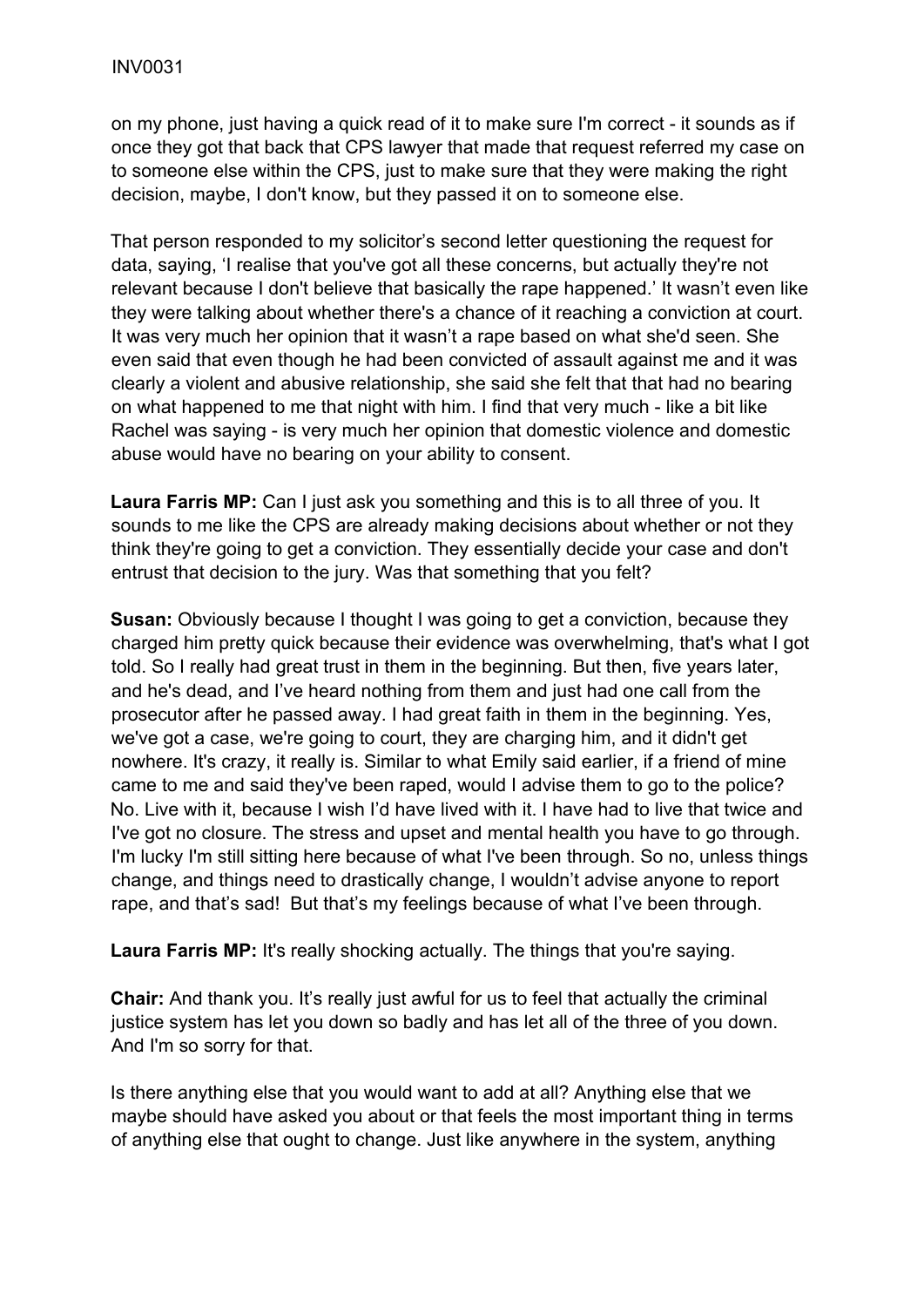that we should be particularly pressing, either the police or the prosecutors or the government on that that you would like to see.

**Susan:** Witness Care hasn't been mentioned. It was explained to me they'd be there to support me as a victim. I had nothing from them, nothing. I didn't even know they existed. But for the whole thing, what I would change is, all of it. It was all bad for me. Right across the criminal justice system has failed me.

**Chair:** I'm so sorry for that. Rachel or Emily, anything else that you would like to add that we haven't covered already?

**Rachel:** Nothing specific that we haven't said already, just that if it worked, if you could get a conviction, if that was likely people would report more. People would feel safer. People would feel like the police believed them. Then these criminals would know that they're less likely to be able to get away with it.

Rapists and people that assault people, they know that nothing is going to happen to them if they do these things to people, so that allows them to just keep on doing it without fear of the police. It's obviously... it's very important with each individual case, what happens with that victim and that person that raped them, but it's also just the knowledge that it doesn't work means that people will do it without fear of the police.

**Chair:** Thank you and Emily. Any final thoughts?

**Emily:** Really, just that this entire process has completely destroyed my sense of self and my feeling of where I belong in society and whether or not I can count on the police to protect victims. I'm not sure that's damage that can ever be repaired. It has permanently changed my opinion of the police and it has awoken something in me that's very sad and hurt and angry. I talk to my friends and when all these victims come together who've been through the same process, we all feel the same way. It just feels like this many people feeling that way has led to so many rapists walking free. They are then free to go on and hurt more people, who then go through this process again and again and it's just going to grow and get bigger.

I think we do talk about rape as a crime of sexual violence but we really need to acknowledge the psychological element of it too, in that, these people are groomers and they're confident, and they're charming, and they will charm the police and they will have lots of friends and they might be very lovely, pleasant people. If they were horrible people all the time no one would ever go near them. And I feel like we need to be more conscious of the fact that as victims come forward we need to be there to listen and not act as judge and jury about whether or not they're lying. And to be open minded to the fact that people who do this, they might not be who you expect them to be, and the crime itself might not be the old classic stranger in a dark alleyway thing. I just think there's a lot of awareness raising needs to be done around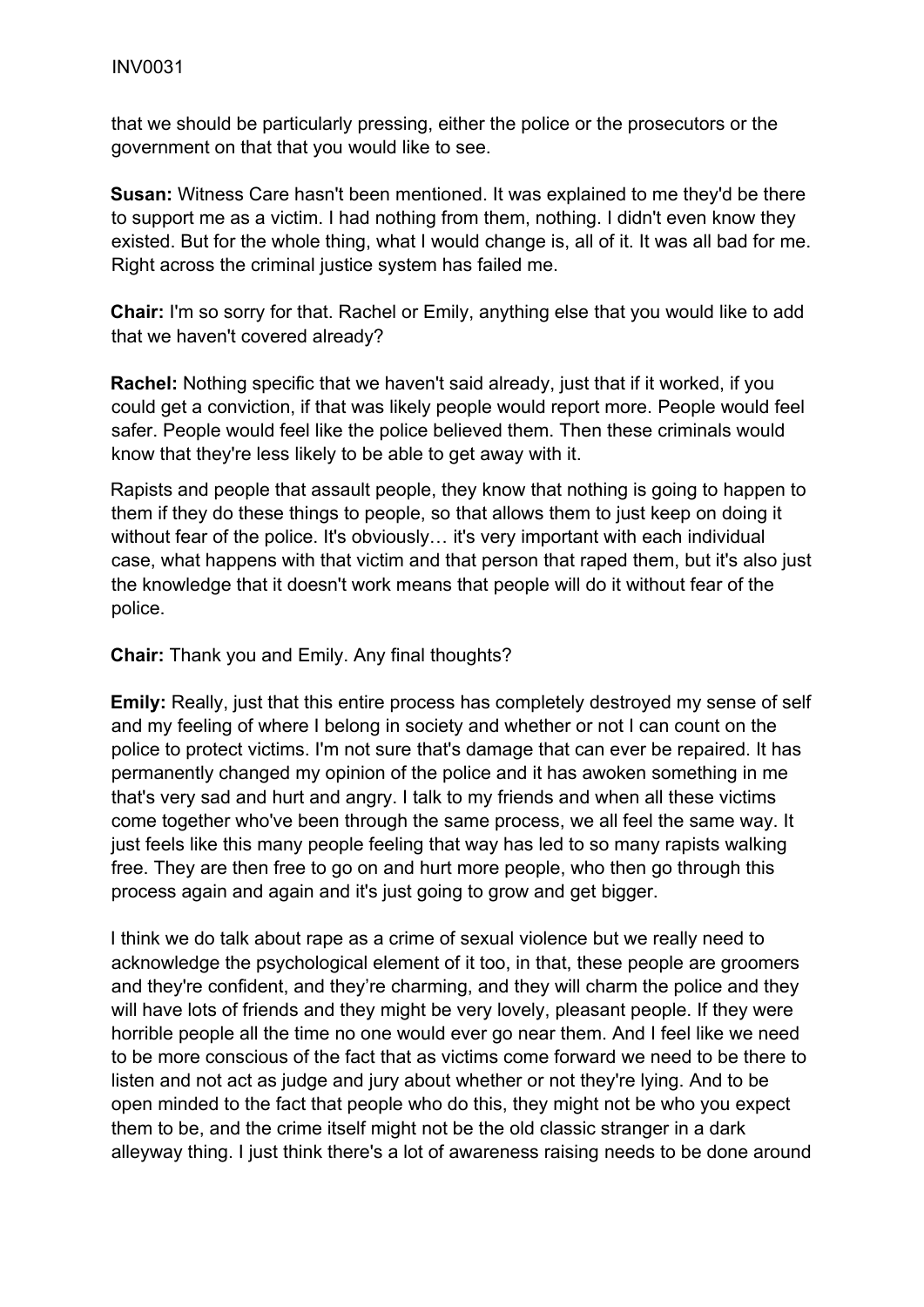the persona of, and the nuances of, all these people in all these cases. I hope that makes sense.

**Chair:** It does, it really does. Thank you, thanks Emily. Susan, do you have a final thought?

**Susan:** Yes, so I just hope that, by us three - Emily, Rachel and myself, we are survivors. Emily and Rachel, you must have an inner strength to be able to do what we're all doing today - and I'm hoping with what all three of us said, that some changes can happen. We're survivors and we've got an inner strength. We're still here to speak to you. So I thank you very much for taking your time out to listen to survivors and why the system is wrong.

**Chair:** Thank you, Susan. I think that all three of you have shown huge, huge strength and just been hugely impressive in the evidence that you have given and it's all been really powerful for us and I think as Diane said earlier it's hugely important for us to hear from you who have been most affected by the failings in the criminal justice system. We badly want the criminal justice system to reform, but we need to know what issues to press and what questions to ask and what things to pursue. And it's only because of listening to you that we're able to properly do that, so we will keep taking this forward and we will keep pressing exactly the points that you've made about the failings in the police, the failings in the CPS, the failures in the whole system to work properly. I'm sorry that the system has let you down badly and I hope that we can keep the pressure up to try and get the system to work better again in future. And just thank you. Huge thank you from all of us for taking your time to talk to us today.

**Emily:** Can I just add one thing quickly?

**Chair:** Of course.

**Emily:** Not that I think this is what you were saying, but you said, 'Oh, the three of us have been impacted the most by it', and it might be easy hearing the three of us speak today to think that we have been chosen specifically because we have had bad experiences. I just want to point out that every single person I know who's been through this has had either the same level or worse experience than me, and that, I've written down in my notes here, this is not extraordinary, like what we have spoken about today is not unusual. It's not the worst that has gone on, this is very typical and I just felt it's important to reiterate that, because I don't want you to think that the three of us have just been chosen because we have bad stories, this is very normal for what victims go through.

**Susan:** Yeah, I believe you've had my statement and hope you had a chance to read through that. You couldn't make my case up. It's beyond a joke. It wasn't until I sat